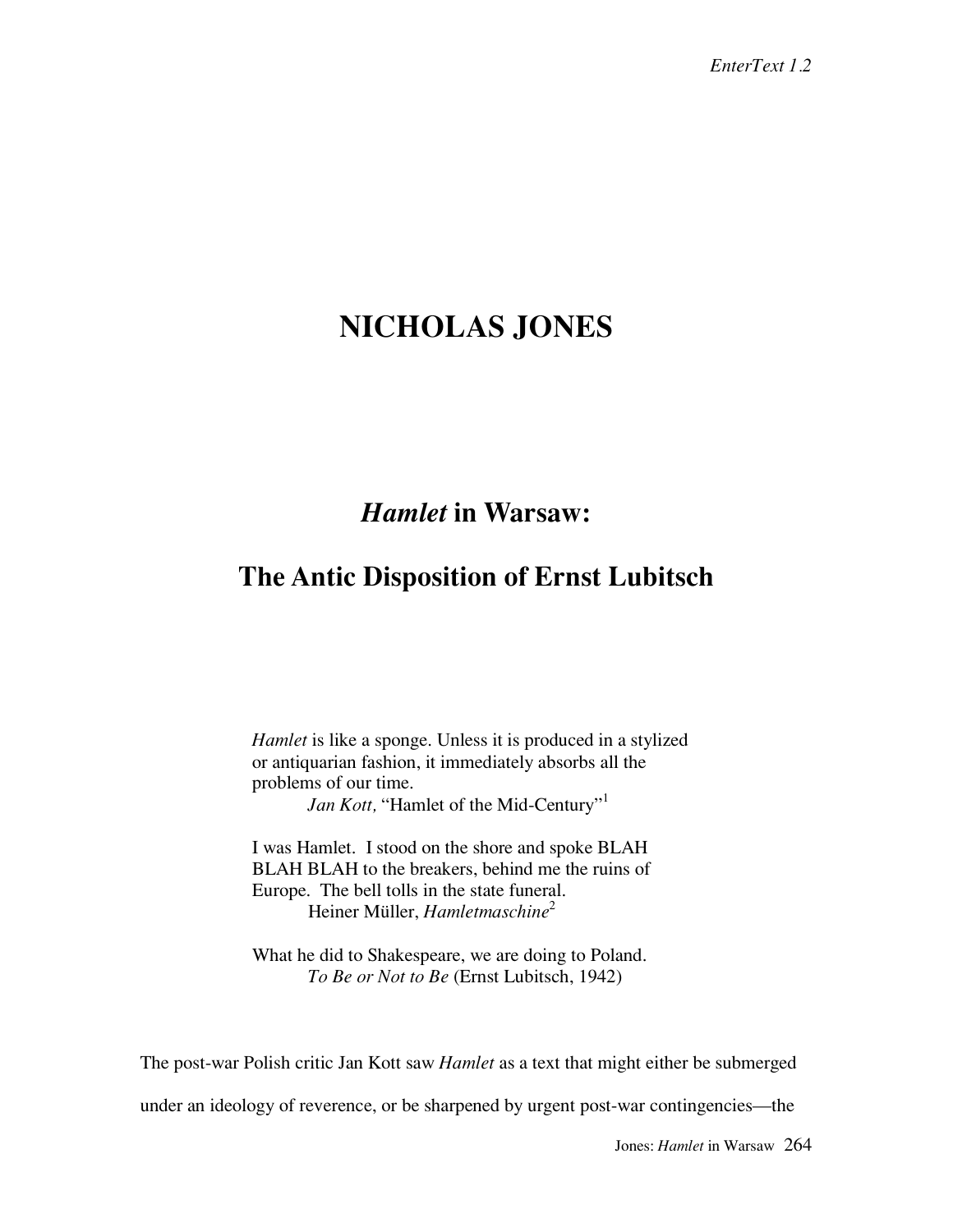legacies of genocide and the oppressions of totalitarianism. Kott's "*Hamlet* of the Mid-Century" called for us to see *Hamlet* as a play of intrigue, espionage, and surveillance. Writing from the point of view of a Poland under successive Nazi and Soviet control, Kott asserted that Shakespeare's plays needed to be seen in new ways, not as precious inheritances or sites of nostalgia, but as tools of radical political, social and intellectual struggle.<sup>3</sup> Along with his influential analyses of the mechanism of power in the history plays and of comic absurdity in *King Lear,* Kott suggests in his *Hamlet* essay that it is not enough to rely on the assumed inherent power of a Shakespeare text or the long tradition of veneration and interpretation of his plays. We need, he asserts, to modernise: "An ideal Hamlet would be one most true to Shakespeare and most modern at the same time. Is this possible? I do not know. But we can only appraise any Shakespearean production by asking how much there is of Shakespeare in it, and how much of us."<sup>4</sup>

Kott asserts that a modern *Hamlet* must be either dead or relevant: his metaphor in the epigraph above ("like a sponge") implies that the play will either vegetate under a sea of antiquarian respect, or will drench us with new meanings. The other epigraph above, from Müller's *Hamletmaschine*, reminds us of how great a sea-change has occurred in the contemporisation of *Hamlet* in the post-war years, in particular in the fragmenting politics and aesthetics of eastern Europe. Post-war performance of *Hamlet*, as well as the other tragedies, has proceeded with a radical enactment of the tension between respect and relevance, Kott's two criteria for a contemporary Shakespeare production—"asking how much there is of Shakespeare in it, and how much of us."

In the politicised environment, as Lawrence Guntner points out, "performance generates new and unpredictable meanings about both Shakespeare's past and the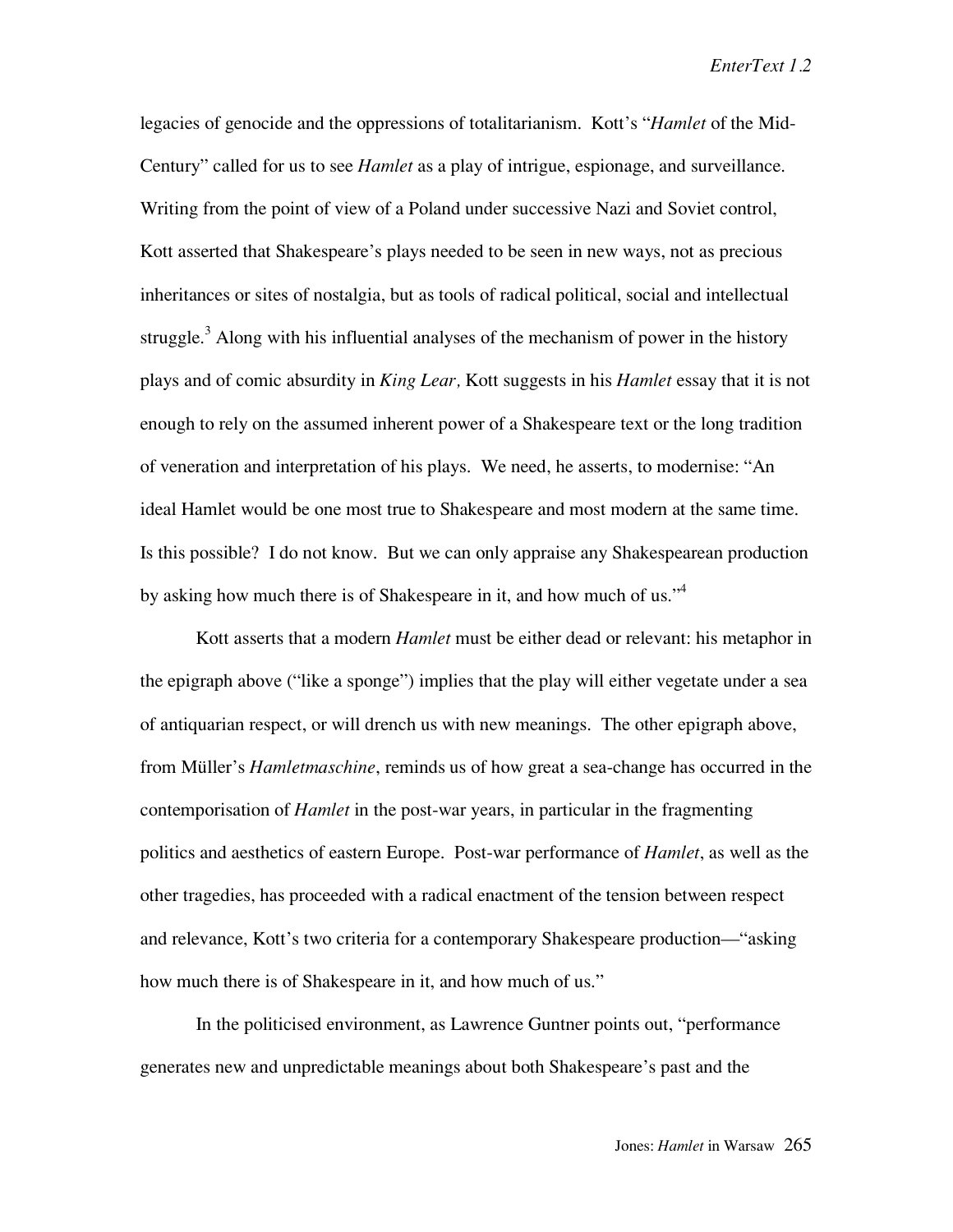spectator's present."<sup>5</sup> Those meanings have tended—as Müller's "BLAH BLAH BLAH" implies—to break down the inherited visions of a unified and tasteful Shakespeare.<sup>6</sup> As Michael Billington notes, dissident Shakespeare under totalitarianism has had to counter a long-held view of character and meaning:

> I was brought up, in the Bradley tradition, to see [*Hamlet*] as a character study of a flawed hero and as a moral debate about the ethics of revenge. In the Soviet Union and eastern Europe the play has famously become a potent, politically subversive weapon aimed at corrupt and decadent tyrannies: one in which Elsinore, rather than Hamlet, is the hero.<sup>7</sup>

Given that the totalitarian regimes themselves tended to assume an inherited "Shakespeare" as their own material, a radical reworking of Shakespeare was necessary for dissident action.<sup>8</sup> As Müller told the East German Shakespeare Association in 1988, "We haven't arrived at ourselves as long as Shakespeare is writing our plays."<sup>9</sup> Shakespeare in post-war Germany, as Werner Habicht recounts, "released a free play of fragmentation and association, when the act of retranslating the text became part of the productions, when Jan Kott became a major influence, when progressive directors separated Shakespeare productions from the opulence of conventional stages."<sup>10</sup> After the war, spurred by Kott's influence and a spate of brilliant production work, *Hamlet* has become a test-case of adaptation, politicisation and appropriation: to Müller's industrial Hamlet we might add such diverse dissident forms as Charles Marowitz's collages, Tom Stoppard's self-conscious re-engagements (*Dogg's Hamlet/Kahout's Macbeth*, *Rosencrantz and Guildenstern are Dead*), Grigori Kosintsev's tense and emotional film (using the text of one dissident, Boris Pasternak, and the music of another, Dmitri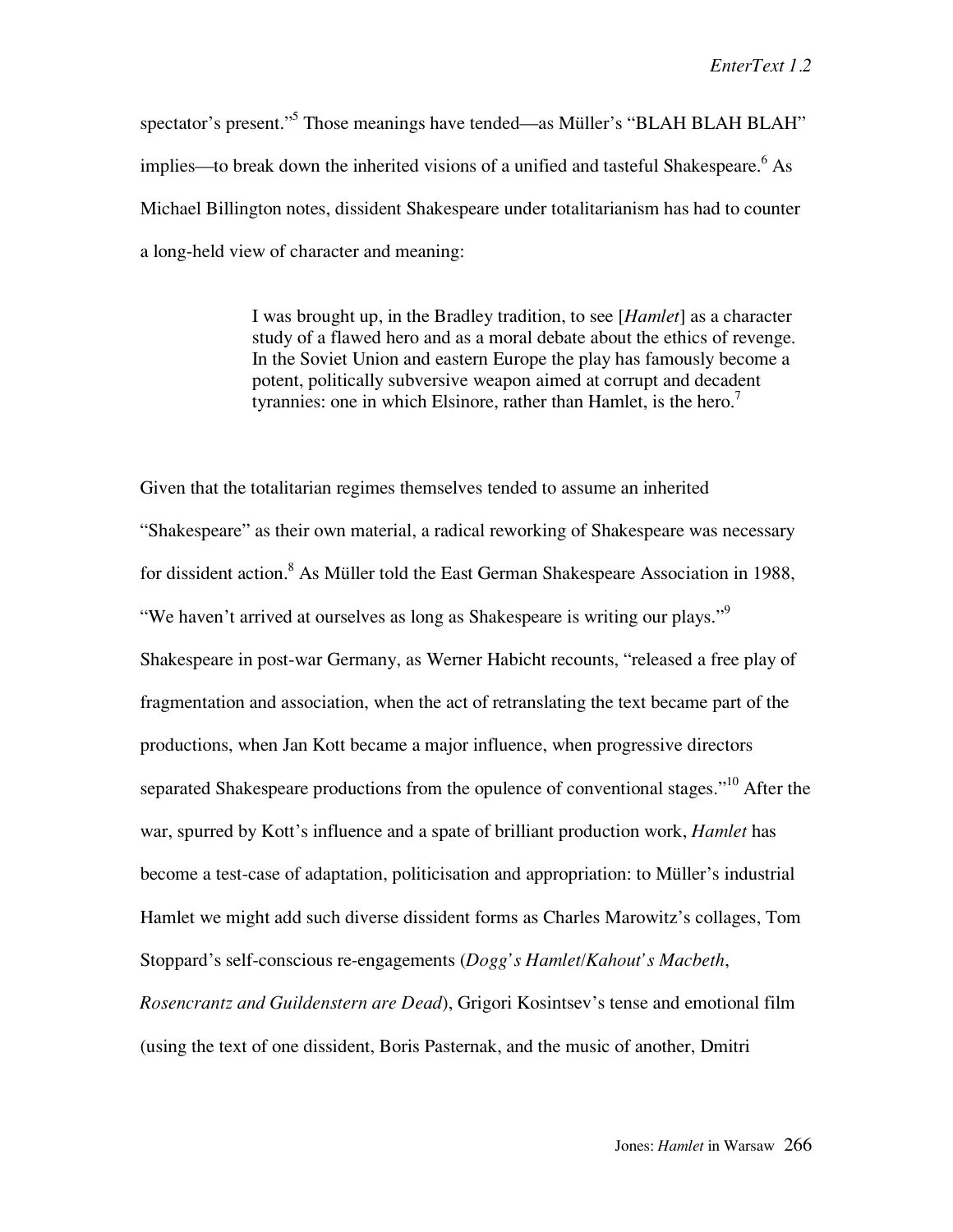Shostakovich), and even the tragicomic plight of the clowns in Samuel Beckett's Hamletlike masterpiece, *Waiting for Godot.*

Ernst Lubitsch's 1942 comic film *To Be or Not to Be* seems an unlikely text to place at the head of such a list of modern and post-modern interventions.<sup>11</sup> A farce from the master of the "Lubitsch touch,"12 starring the glamorous Carole Lombard and the popular radio comedian Jack Benny, the film directly touches on *Hamlet* only in three depictions of Benny acting the first few lines of the title soliloquy. The film's tones are so far removed from Shakespeare that during production some feared that the highbrow implications of its title would alienate its true audience.<sup>13</sup> Indeed, even with the *Hamlet* title, some viewers saw little of profundity in what *Time* called "a very funny comedy, salted to taste with melodrama and satire."<sup>14</sup>

Others, however, even in the early days of the war, saw that *To Be or Not to Be*, like the *Hamlet* that Kott was to call for, was an explicitly politicised and resistant work—a sponge absorbing the very acute problems of 1942. Reviewers commented again and again about how disturbing the film's comic tone seemed: they saw, but could not understand, the film's prophetic mixture of dead-serious issues with playful, theatrical and inversionary farce. Lubitsch had maintained his aesthetic distance in *Ninotchka* (1939), made while the world was still "on the brink of collapse"; but—as William Paul puts it:

> [w]ith the falling bombs and crumbling civilizations in *To Be Or Not To Be* Lubitsch finally had to move into an area of commitment. Commitment itself became a norm for the period as Hollywood began going to war long before the rest of the country. But the form that Lubitsch's commitment took was far from the norms of the period and produced the most divided and hostile reaction to any Lubitsch film.<sup>15</sup>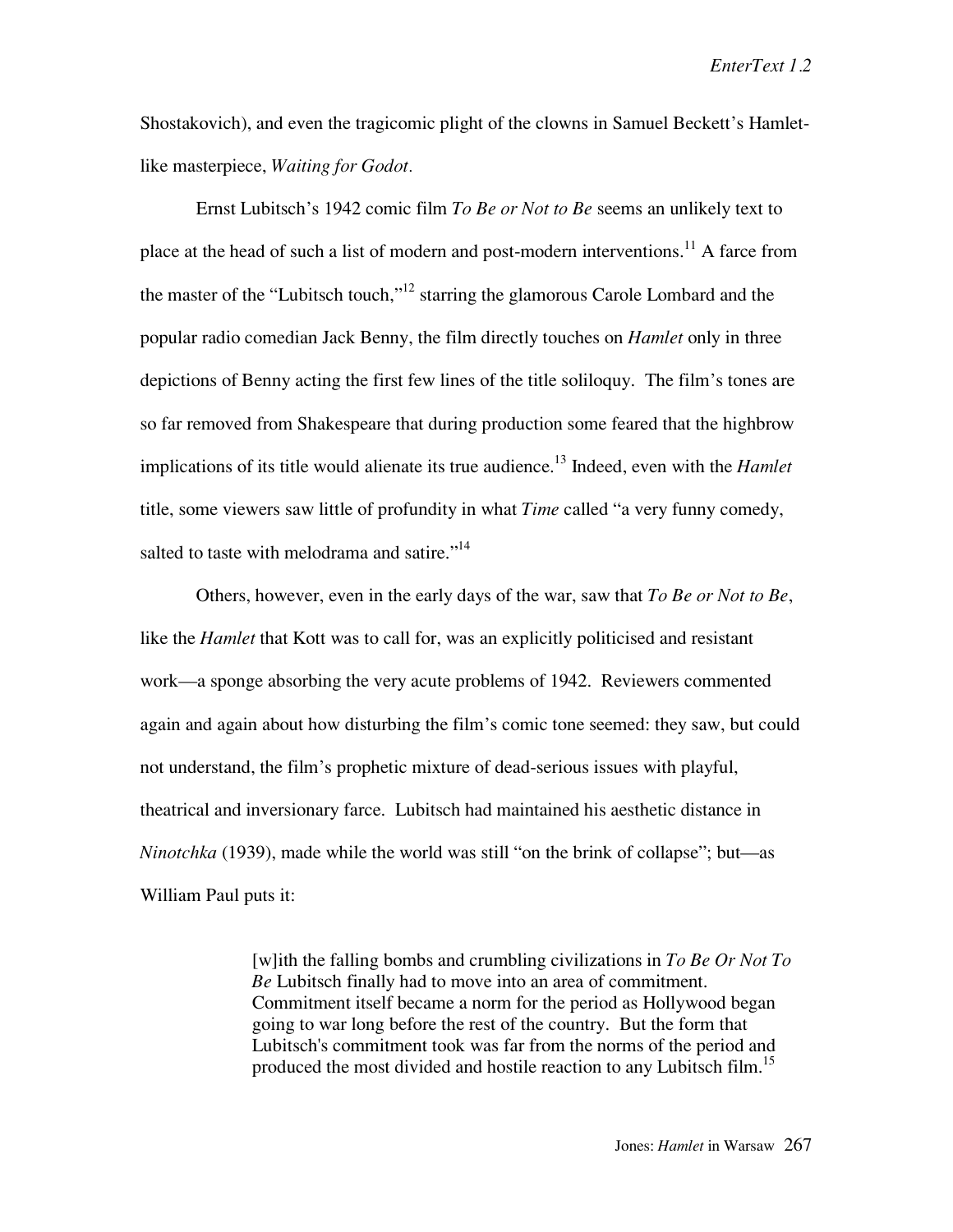This comment in *The New Republic* was typical: "With apalling [sic] thick-skin, the movie 'To Be or Not to Be' facetiously thought that Nazi-dominated and cholera-ridden Poland was a world of laughs."16 Bosley Crowther, the chief film reviewer for *The New York Times,* challenged the film's flagrant contradictions of tone, the "comedy and grim excitement which Mr. Lubitsch has recklessly confused":

> In a spirit of levity, confused by frequent doses of shock, Mr. Lubitsch has set his actors to performing a spy-thriller of fantastic design amid the ruins and frightful oppressions of Nazi-invaded Warsaw. To say it is callous and macabre is understating the case.<sup>17</sup>

Criticism was not confined to the period of the film's release. As Leo Braudy, writing in the 1980s, puts it: "Lubitsch has not fared well with critics who consider [his success] to be the mark of his evasion of the important social and political issues of the times. For them, his sophistication and his international cosmopolitanism are the hallmarks of his triviality."<sup>18</sup>

 As Lubitsch insisted, the film does not in fact trivialise suffering or terror; its satirical, black humour foreshadows some of the harsh, fragmented and politicised uses of Shakespeare called for in Kott's essay.<sup>19</sup> The struggle over the tastelessness of the film's humour, which may have led to the film's relative failure at the box office, evidences the way this comedy looks forward to a transformative post-war Shakespeare rather than backward to a tasteful, nostalgic—and hence powerless—Shakespeare. In this film, the Bard's texts are considered less as autonomous texts of power and truth than as occasions for politicised struggle and improvised theater. As Braudy points out, the insight of *To Be or Not to Be—*that theatre, even the apparently trivial and farcical theatre of manners, enacts aspects of heroic public life—was an insight unavailable to most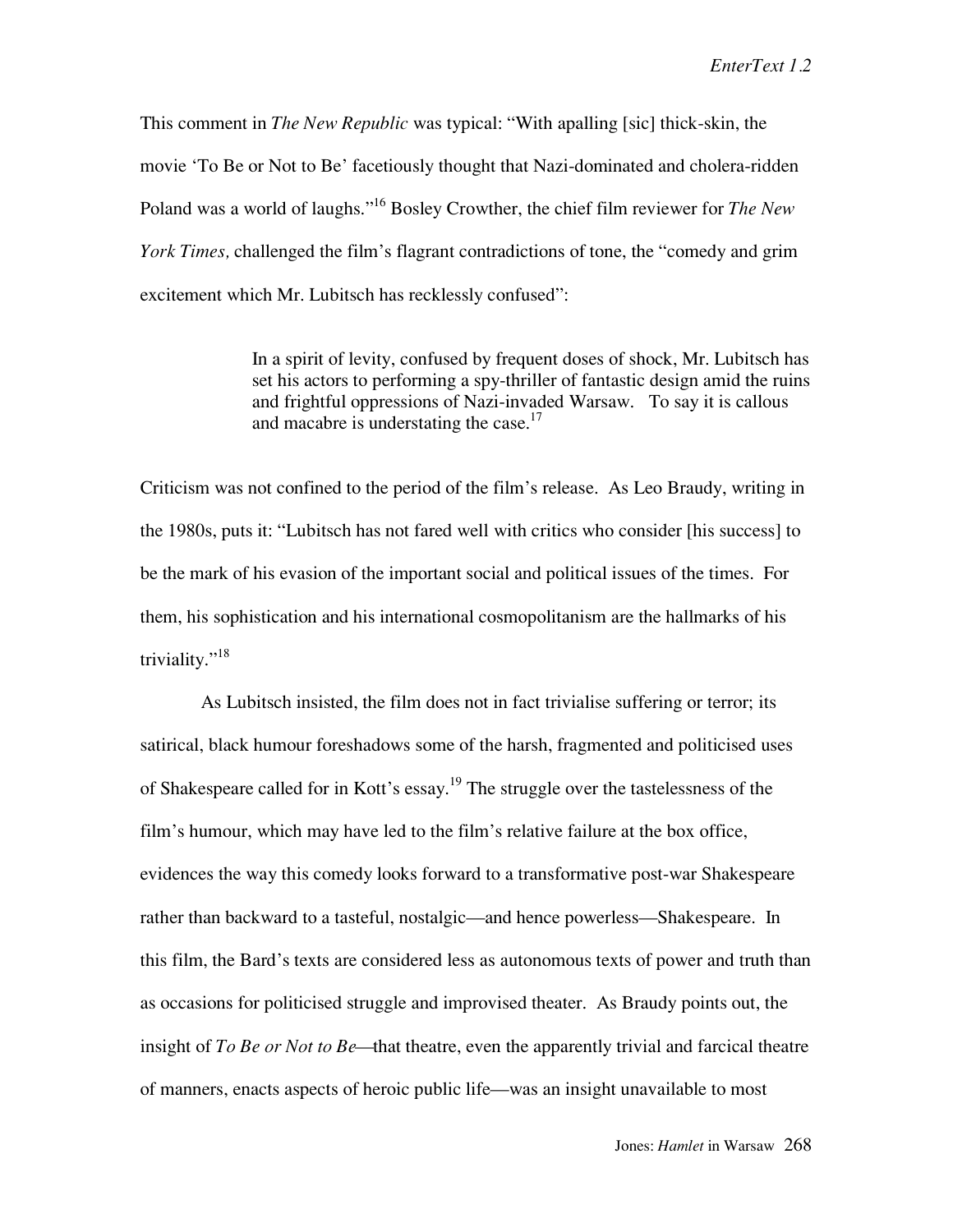viewers in the reductive, action-intensive years of the war.<sup>20</sup> Now, after Brecht, Beckett, and Peter Brook, perhaps we can more easily see the links between this light comedy and the fierce challenges of the tragedy from which it draws its title.

Specifically, the link that I want to pursue here is the necessity for an "antic disposition," a comic improvisation in the face of crisis, which can be reworked through alternative forms of theatre to provide a model for survival and resistance.<sup>21</sup> Hamlet, facing almost overwhelming demands from his own conscience, his perception of Denmark's corruption, and the ghost's imperative of revenge, takes an unexpected turn away from all that is expected of a prince. Instead of acting the part of courtier, soldier, scholar, he decides that he "must be idle": $^{22}$ 

> Here, as before, never, so help you mercy, How strange or odd soe'er I bear myself – As I perchance hereafter shall think meet To put an antic disposition on...  $^{23}$

Whether this "idleness"—this strange behaviour—is a disguise or a disease, it springs from the crisis of Denmark, and is meant to be a strategic cover for dissident action. And it is based in comedy. Immediately upon announcing this "antic disposition," Hamlet demonstrates to his friends exactly what they must *not* do:

> That you, at such times seeing me, never shall, With arms encumbered thus, or this headshake, Or by pronouncing of some doubtful phrase As "Well, we know," or "We could, an if we would," Or "If we list to speak," or "There be, an if they might," Or such ambiguous giving out, to note That you know aught of me...  $24$

He makes stand-up comedy out of the very responses that would blow his cover, despite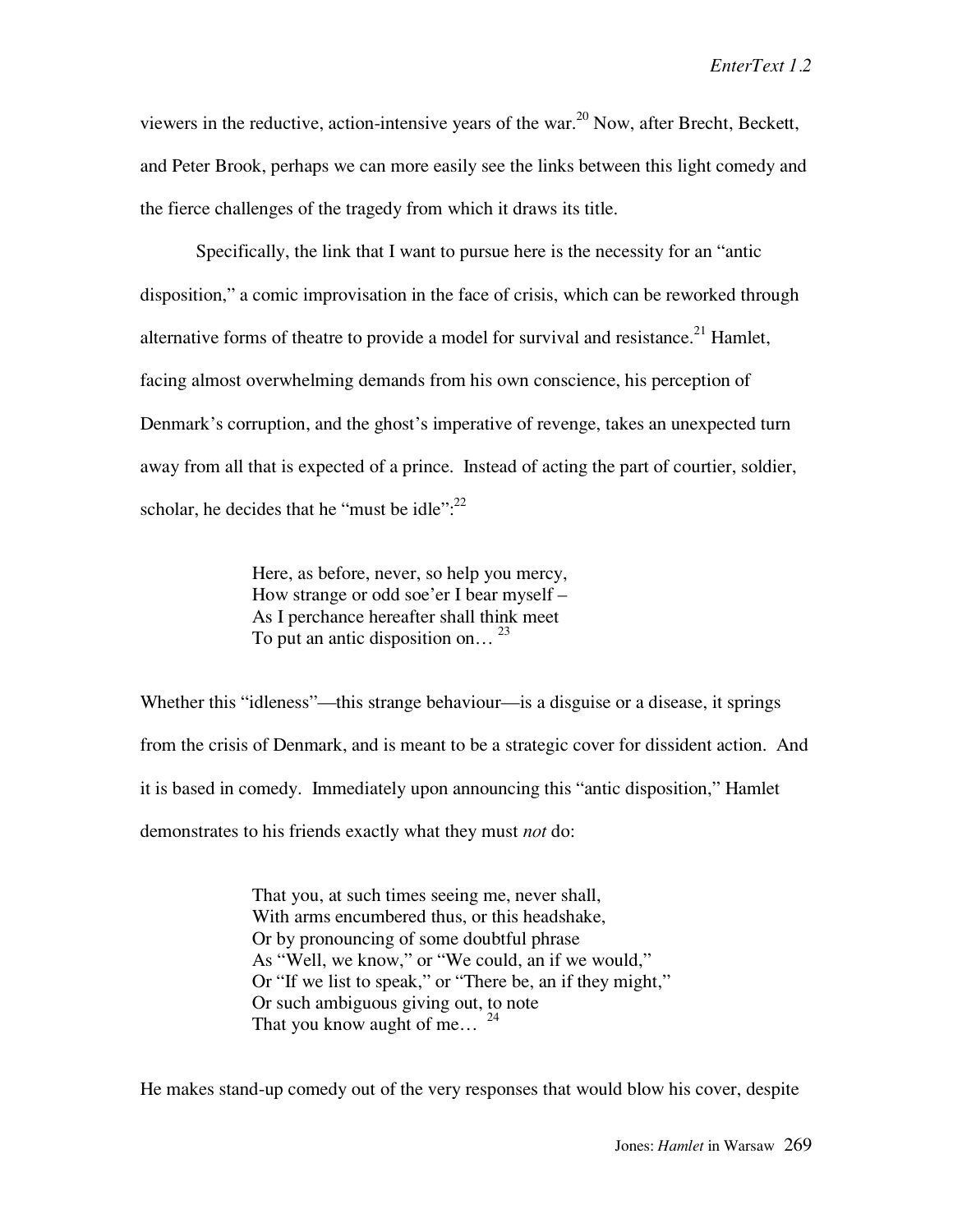the solemnity of the apparition, the oath, and his ominous future. This mimetic shtick layers absurdity on top of the manic comedy that we have seen in earlier lines as Hamlet follows the ghost's peregrinations under the stage ("*Hic et ubique*? Then we'll shift our ground….Well said, old mole. Canst work i' th' earth so fast?" [1.5.165, 171]). As the play goes on, Hamlet works his "antic disposition" with the speed, flexibility, and satirical insight of a comic – with Polonius  $(2.2)$ , at "The Mousetrap"  $(3.2)$ , and in his dark jests to Claudius about the body of Polonius ("Where's Polonius?" "At supper....").  $25$ 

Hamlet may not be as funny as Jack Benny, but he is unmistakably using the tools of the stand-up comic: the one-liner, the zany twist on the expected response, the edgy joke. Even if we can't always figure out exactly why he assumes this antic routine, it clearly arises from the strenuous contingencies into which he has been suddenly thrust. Little in his life has led him to expect that he needs to improvise; but by the end, Hamlet knows, theatrically and spiritually, what it means to live without a script, on the edge, in the world of improvisation—in short, to "let be."<sup>26</sup> A similar fate, it may be said, befalls the play *Hamlet* as it enters the latter half of the twentieth century, becoming multiple, fragmented, sarcastic, resistant—an occasion, as Kott says, by which "through Shakespeare's text we ought to get at our modern experience, anxiety and sensibility."<sup>27</sup>

Josef Tura, Jack Benny's character in *To Be or Not to Be*, is thrust into a modern experience of anxiety, and learns from it, but not as a performer of *Hamlet*. His first performance of the title monologue, early in the film, shows him to be the old-fashioned actor-manager: egotistic, pompous, and unbearably complacent **[videoclip 1]**.Tura acts with smug faith in the inherited trappings of his text: the doublet and tights, the open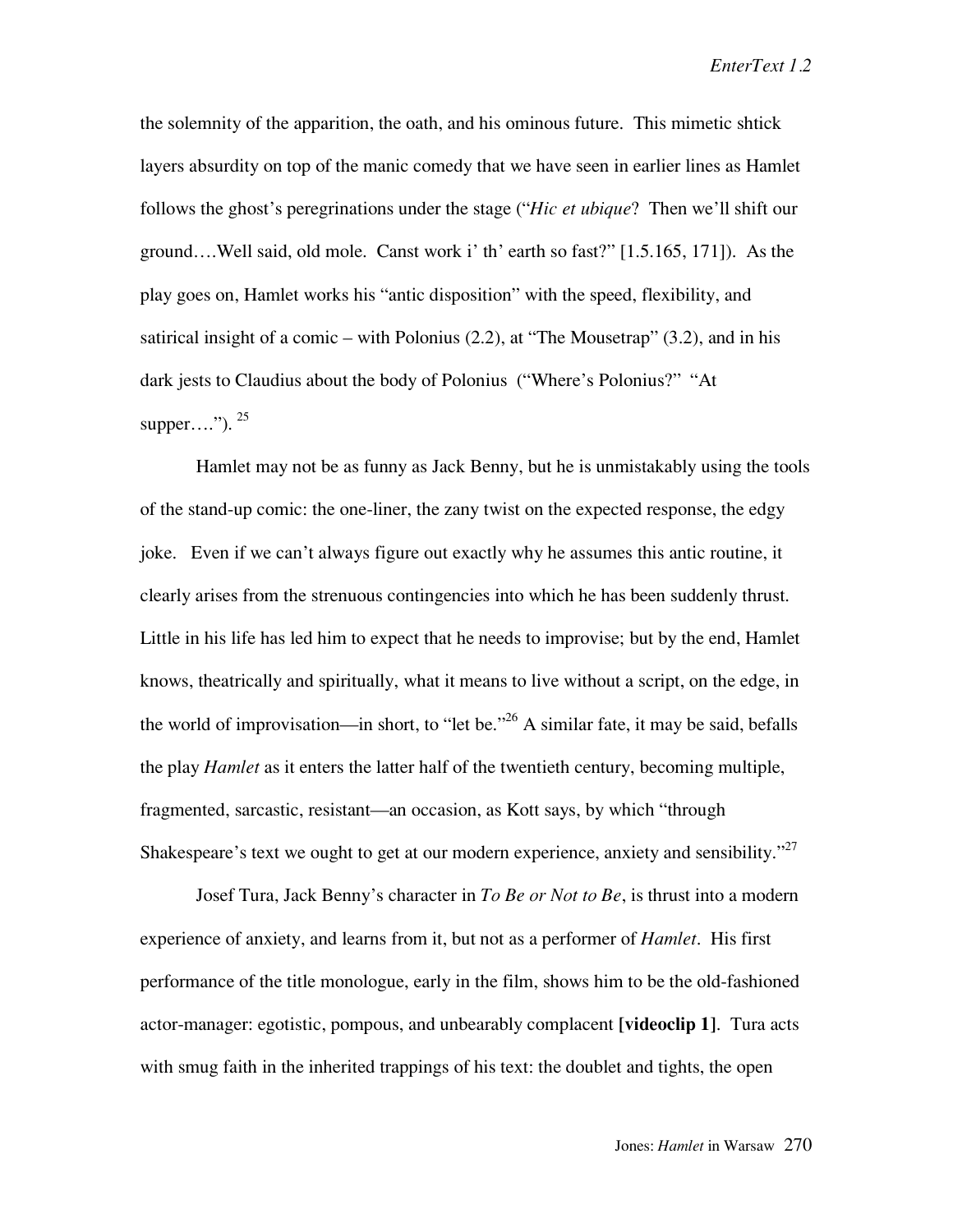book, the upcast eyes, the heightened tone of voice, and the reverent pace. Lubitsch exposes Tura's bad acting through this most recognisable scene, with its iconic monologue.<sup>28</sup> The pause that Tura inflicts on the audience is so unendurable that even the prompter cannot stand it: he delivers the famous lines for us in a mouthed whisper before Tura has the chance to intone them. The problem with Tura is made clearer by Lubitsch's costuming Jack Benny in recognisable parody of John Gielgud's well-known 1930s Hamlet, to contrast Benny's empty pomposity with Gielgud's famous rounded and apparently more gripping—tones.<sup>29</sup> We are presented not just with a bad actor, but specifically an actor whose badness derives from a misconceived attitude towards his text and its history. Tura apparently believes in the transcendent power of "Shakespeare" the words, the structures, the heritage of performances—in short, the aura. As Lubitsch shows us, that form of Shakespearean power is utterly illusory, unless an actor understands more about his context and his text than Tura does. Otherwise, the acting is pure "ham"—a metaphor that runs through Lubitsch's film as a critique of bad (that is, inflexible and disconnected) acting.

Tura never learns what Shakespeare acting is going to have to become in the midtwentieth century. He begins and ends as a ham trying to act a hammy *Hamlet*. But when he is freed up from his dream-world of *Hamlet* and thrust into the challenges of modern life in the Warsaw of 1939, Tura learns to improvise. With his company—with whom he must work now in collaboration rather than as the egotistic manager—his work becomes funny, cutting, resistant, and transformative. Acting against the Gestapo, he learns to watch his audience, to understand their motivations, to imitate and invert their behaviour to serve the increasingly serious ends of his own position. Though Tura's *Hamlet* does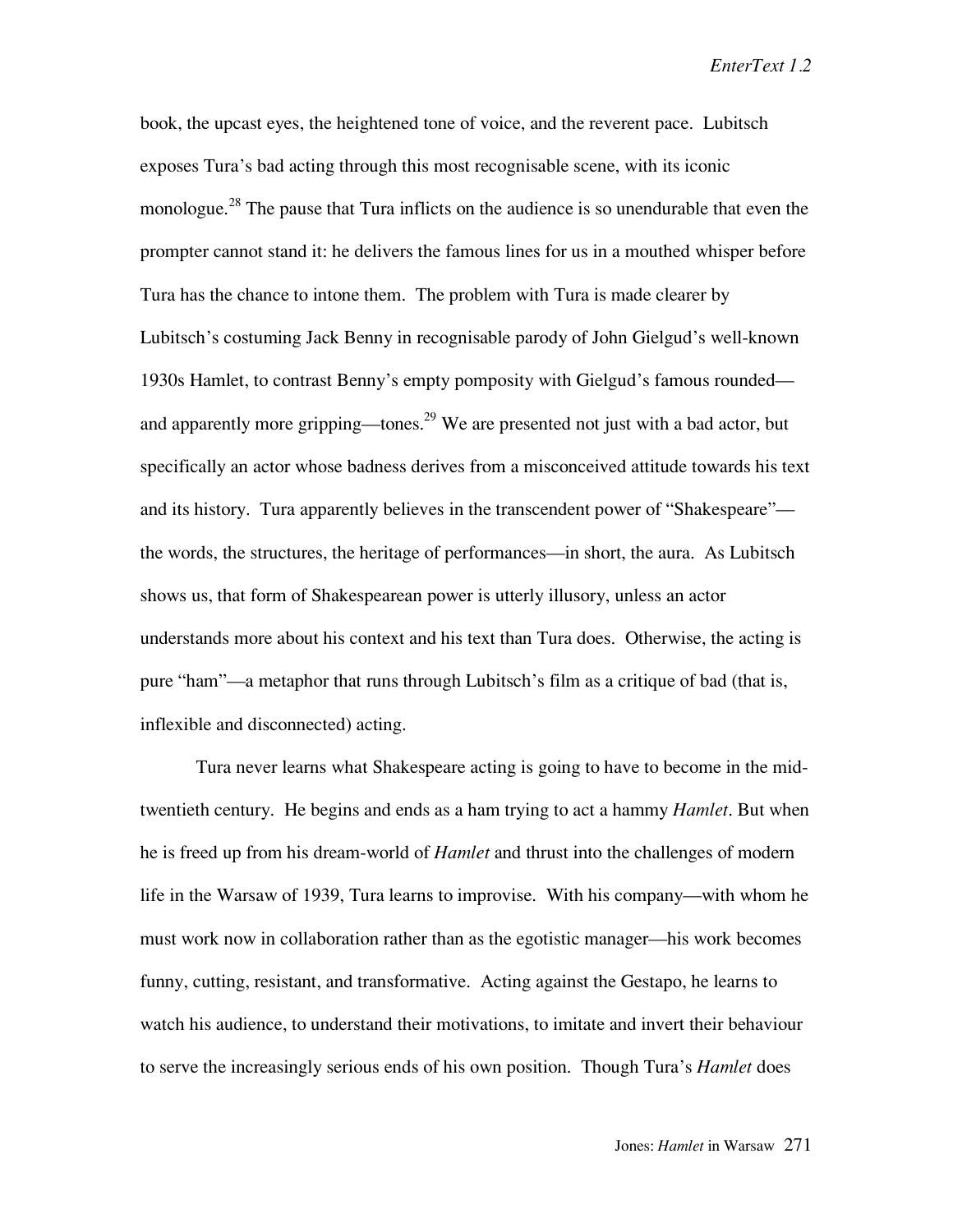not improve as a result, his move from hammy performance to comic improvisation is a strategic intervention of the kind that Europe desperately needed in 1942. It anticipates a new Shakespearean dramaturgy, more flexible, less pompous, and more "of the Mid-Century."

Even in the fantasy world of romantic comedy, change occurs in response to the application of pressure. Kott's premise about *Hamlet* was that it would be modernised only "under great stress."30 In one of the stress moments of *To Be or Not to Be,* Tura, disguised as the Nazi agent professor Siletsky, walks past the corpse of the professor propped in a wing-chair. A moment later, Tura does the famous Jack Benny double-take as Tura sees the body and takes in what it means **[videoclip 2]**. It's a response that registers the urgency of this moment: his disguise has been blown, he's in the deadly grip of the Gestapo, and he needs to find a new way to act if he wants to survive. In some ways, the film is one extended double-take: these actors, each at first comically caught up in his or her own complacencies, respond singularly and together to extraordinary crises.

The first challenge that Tura faces is theatrical. As he delivers "To be or not to be," a young lieutenant in the Polish airforce (Robert Stack) gets up and walks out **[videoclip 3].** As Tura says later, it's "every actor's nightmare!" Faced with this challenge to his authority as "Hamlet," Tura doesn't respond well. Lacking the skills of street theatre, dependent only on the authority of his "Shakespeare," Tura's recourse is to turn up the volume. He tries to use the text "to take arms" against the perpetrator of this "sea of troubles." His "opposing," though, is futile: he has lost the attention of the lieutenant and, we must imagine, of the rest of the audience. Mercifully, Lubitsch does not show us the rest of the monologue. But from what we do see, it is clear that Tura's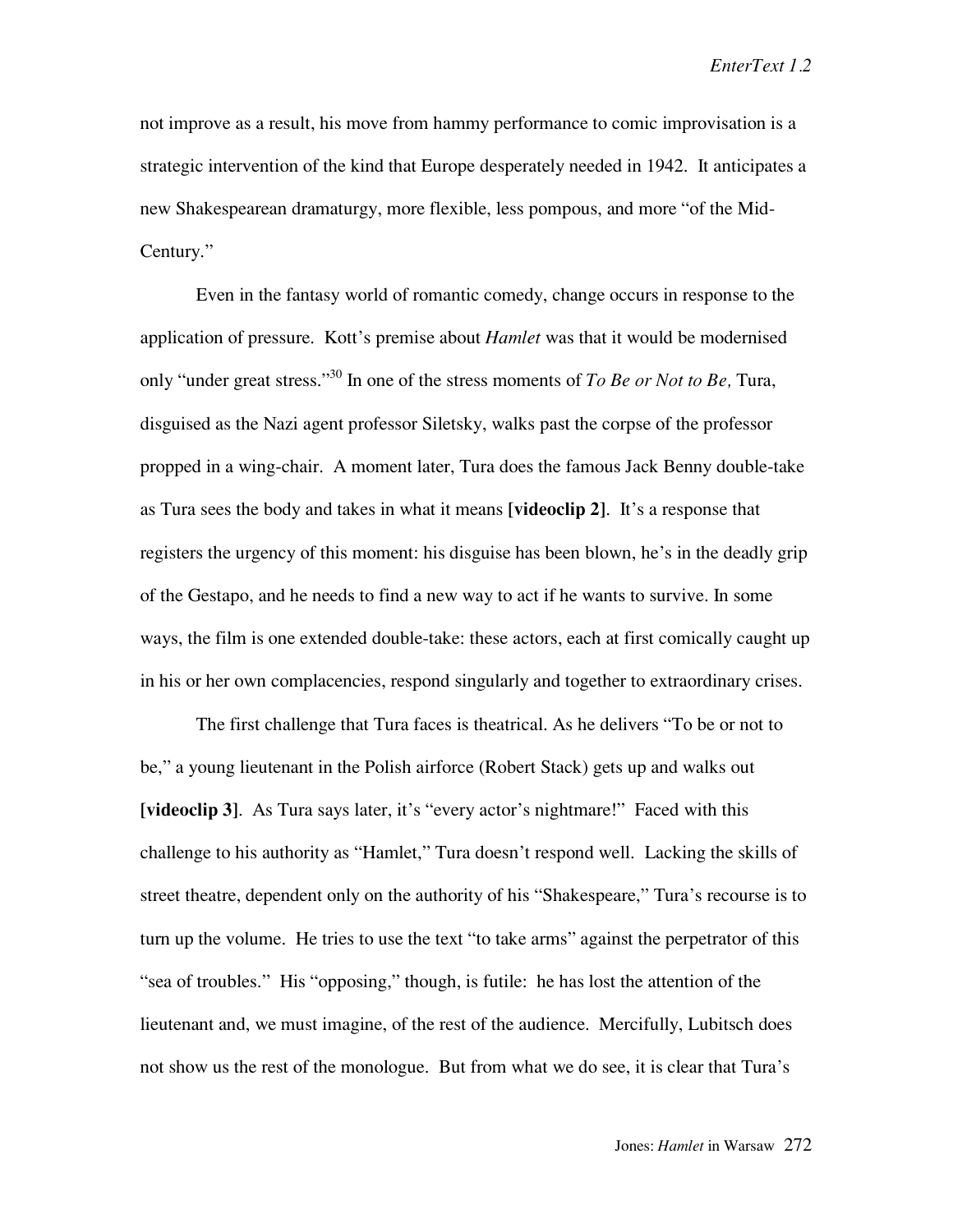fossilised view of Shakespearean acting isn't likely to carry much power, at least for the rest of this evening.

The theatrical challenge of this interruption is inseparable from the sexual challenge that has caused it. The lieutenant has walked out because Maria Tura (Carole Lombard) has told him to join her in her dressing room while her husband is stuck on stage. The casting of two tremendously attractive actors (Lombard and Stack) makes clear the sexual challenge to Tura: their obvious sexuality contrasts with Jack Benny's virtual impotence.<sup>31</sup> He is the prototypical cuckold as well as the shlemiel. What chance could Tura (or Benny, the Jew from Waukegan) have against Robert Stack with his million-dollar smile, or the allure of "blonde, gentile, aristocratic Carole Lombard"?<sup>32</sup> Her sexiness is devastating: while Tura plays his out-of-date Shakespeare, she is negotiating sex and bombers with the lieutenant **[videoclip 4]**. "Hamlet" doesn't stand a chance against this "Ophelia."33 Comically, almost effortlessly, Maria has taken hold of language, improvising and twisting it in ways that Josef Tura cannot seem to do. In her hands, the Shakespearean text has become a code, a signal for assignation that will echo through the film.<sup>34</sup> Similarly, she takes the lieutenant's eager literalisms about dynamite and refigures them around sex. As in classic infidelity plots, the threat to the *senex* husband *seems* to come from his male rival—the lieutenant—but in actuality, it is the young, beautiful wife whose flexibility and self-possession constitute the real challenge. Tura will eventually rise to that challenge, but for the moment, he's comically defeated by it—depressed and grumpy.

A change occurs in Tura only after the film itself radically changes tone by representing the invasion of Warsaw. With "newsreel" shots of the Blitzkrieg and the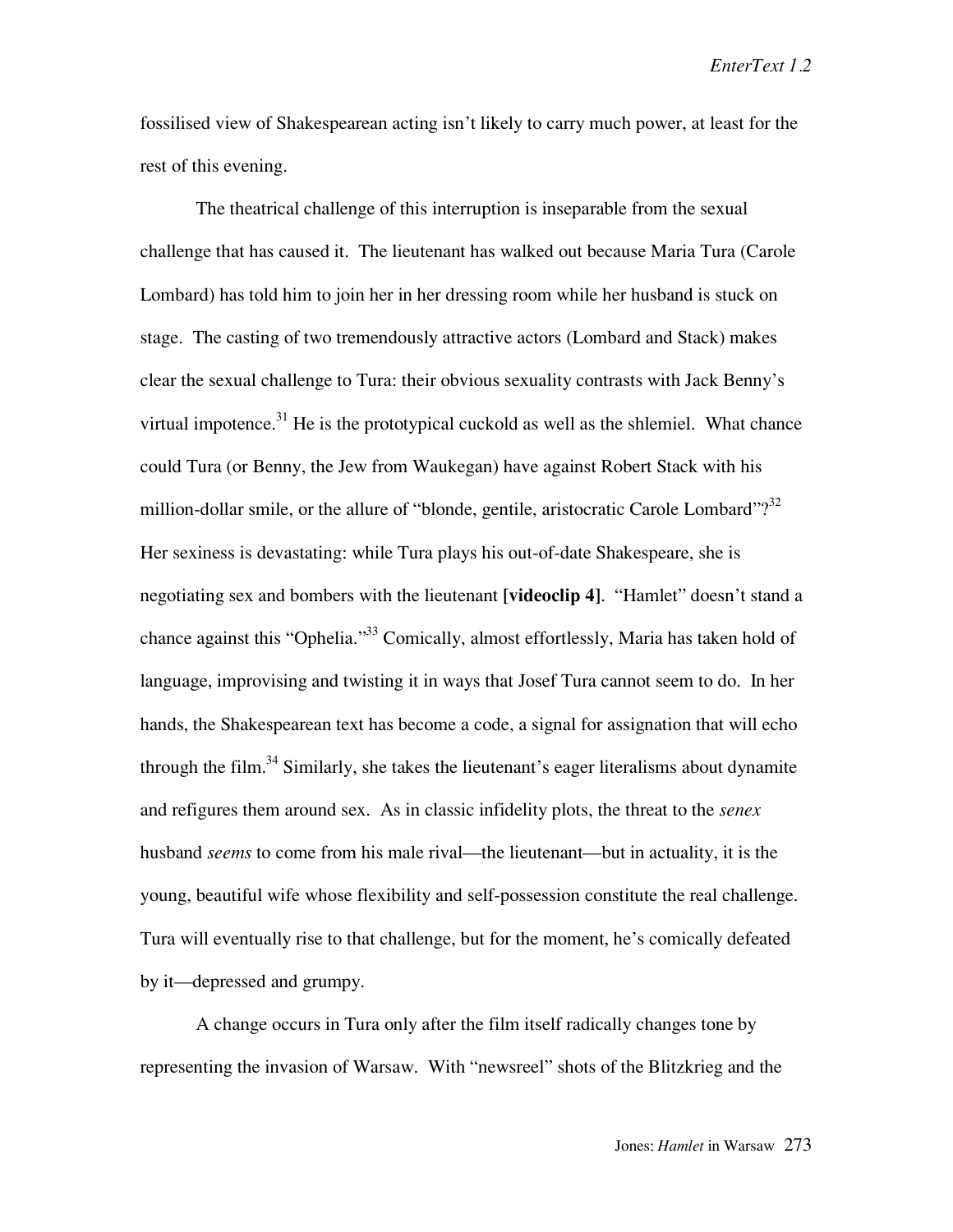devastated streets of Warsaw, accompanied by an earnest voiceover, Lubitsch seems for a moment to be giving up on comedy, perhaps catering to the taste of audiences who might want a single-minded message about Nazi brutality. But the invasion functions largely to spur the comic plot to new intricacies, the theatrical and sexual challenges being now made much more urgent by the challenges of Nazi power. Rather than moving to the heroic, the film plunges back into the antic disposition of its disturbingly mixed comic tones. Finding the young lieutenant—now an agent of the resistance—in his bed, Tura joins a struggle that he barely understands. He embarks on a course of consciously improvisatory action: "I'm gonna meet Herr Siletsky at Gestapo headquarters. And after I've killed him, I hope you'll be kind enough to tell me what it was all about!" **[videoclip 5]**. Joel Rosenberg describes this "transformation from cuckold to historical actor":

> The final line is coordinated with the classic Benny shrug—eyes rolled, head thrown to the side, arms from the elbows downward raised slightly and palms thrust outward, the acid voice of sarcasm throwing emphasis onto the final words...<sup>35</sup>

The presence of actor Jack Benny behind the role emphasises the importance of the lithe ad-libbing that the radio comedian was famous for. In the dangerous farce of disguised identity that is to follow, Tura will have to learn about how to act more like Jack Benny—and, one might say, more like Hamlet.

That kind of acting is going to demand improvisation, which doesn't come naturally to Tura, though it is Jack Benny's stock-in-trade. Tura's first improvised scene, with the dangerous professor, poses a specific problem of taste. Professor Siletsky ingratiates himself with Tura—disguised as Colonel Ehrhardt—by citing the "pleasant" report that in London, "they call you 'Concentration Camp' Ehrhardt." How should Tura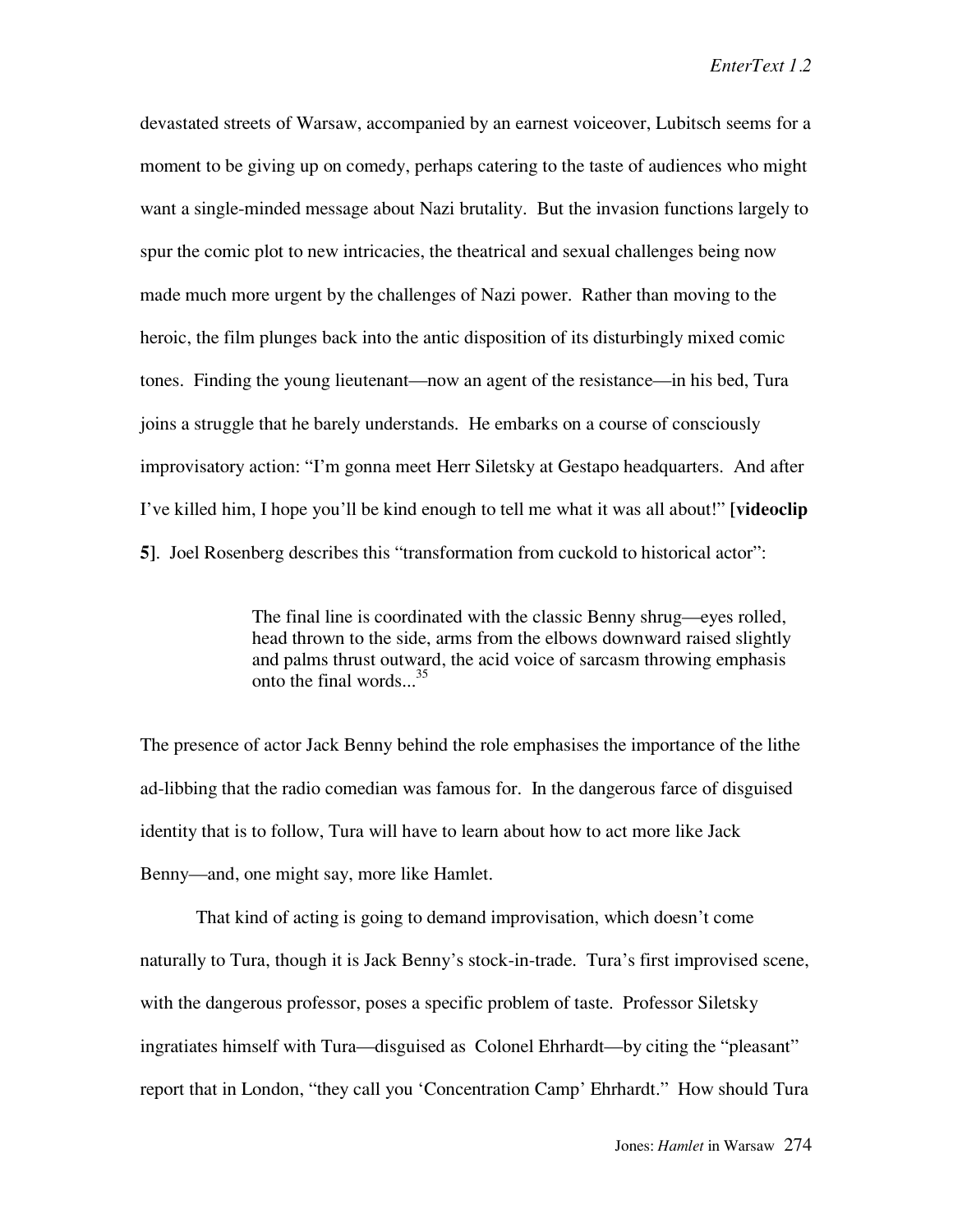react to such a blatant trivialisation of Nazi brutality—genocide presented as small talk? How should the audience react? This kind of tasteless epithet is part of what shocked the earnest critics of the film's dark comedy. It *is* shocking, and it shocks Tura into his first real insight into how insensitive and brutalised this enemy has become.

Tura's response (pulled off with Jack Benny insouciance and a knowing chuckle) is funny and bitter: "Yes….We do the concentrating, and the Poles do the camping" **[videoclip 6]**. After the film's release, Lubitsch was to write in defense of his comic treatment of the Nazis. He didn't make them typically "evil," he says, because

> they passed that stage long ago. Brutality, flogging and torturing have become their daily routine. They talk about it with the same ease as a salesman referring to the sale of a handbag. Their humor is built around concentration camps, around the sufferings of their victims.<sup>36</sup>

Nervously, uncertainly, Tura enters the world of Gestapo concentration camp humour. But he adds to it that ironic inversion of the word "camping" that makes us realise—not that we could forget it—that such euphemisms are horrible deceits. Tura is playing the role of a Gestapo commander, but Lubitsch is going to make sure he maintains the Brechtian distinction between playing the role and being the thing he plays.

Tura's "camping" pun makes a great one-liner, but it doesn't get him through the whole scene. When things go wrong, he has to stall the professor. Desperate, Tura cries, "I'm running out of script," but no one gives him more lines. He flubs the rest of the scene, over-using his one line ("So they call me 'Concentration Camp' Ehrhardt!"). In his next improvisation, Tura—disguised as the professor—holds his own against the real Ehrhardt, keeping the Gestapo in the dark while appearing to reveal important information (not unlike Hamlet with Polonius). This second of Tura's three "Gestapo"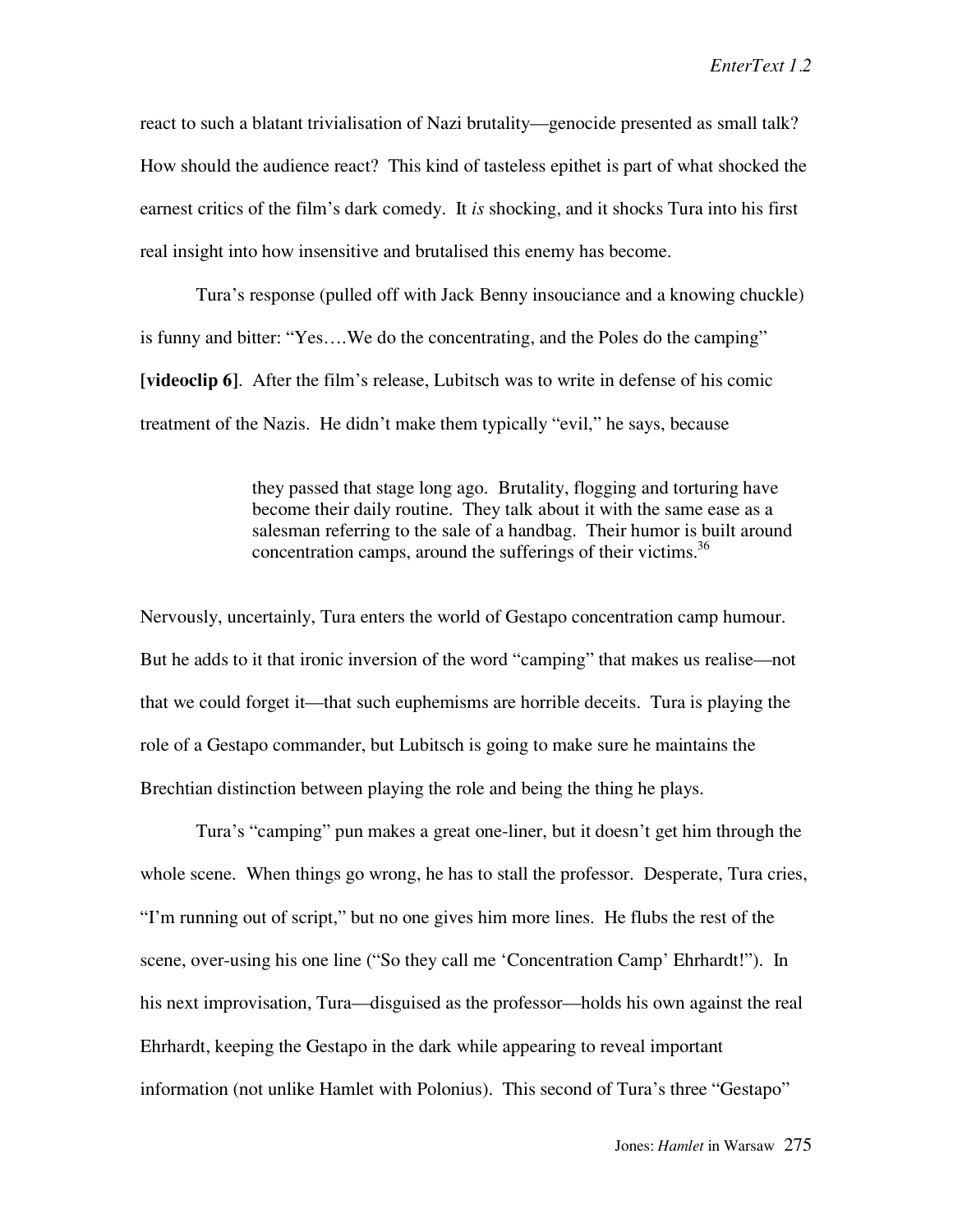interviews enables him to see that this enemy is remarkably predictable. When Tura feeds Ehrhardt the line from the earlier scene about his London nickname, Ehrhardt—the *real* Ehrhardt this time—responds with the same eager joviality as Tura did earlier, acting the role: "So they call me 'Concentration Camp' Ehrhardt!" Tura underlines the predictability that Ehrhardt has revealed: "Yes, I *thought* you'd react just that way." A comedian learns to play on the utter predictability of human behaviour; and we watch Josef Tura learning what the comedian Jack Benny has known for years. Similarly, Lubitsch daringly recycles a joke—about the Führer and "a piece of cheese"—from an earlier scene, so that we can watch Tura's dawning awareness of the scripted behaviour of the Gestapo, the oppositional value of improvisation, and the power of jokes. While the Nazis' mechanistic regularity is terrifying in some ways, it provides great material for a comedian who is also trying to outwit them. $37$ 

The third Gestapo interview, featuring the corpse of the professor, brings disguise and improvisation to a head. Ehrhardt, interestingly, is trying to improvise as he sets up his trap. His colleagues would prefer the regular forms of interrogation (torture), but Ehrhardt, believing that he is dealing with an intellectual, chooses an unusual, and more theatrical, method. The joke is on Ehrhardt, of course: neither Tura nor Jack Benny are intellectuals. Instead, they are comedians, and, like Hamlet, another comedian, they turn a crisis with a corpse into a scene of improvised one-upmanship. Tura draws on ingenuity, theatricality, disguise, and indirection to use Ehrhardt's predictability against the colonel. The Nazis love to humiliate, to force the victim to expose his own subversive acts. Can the victim manipulate the oppressor into an act of self-exposure? When Tura first notices the body of the professor in the high wing-back chair in the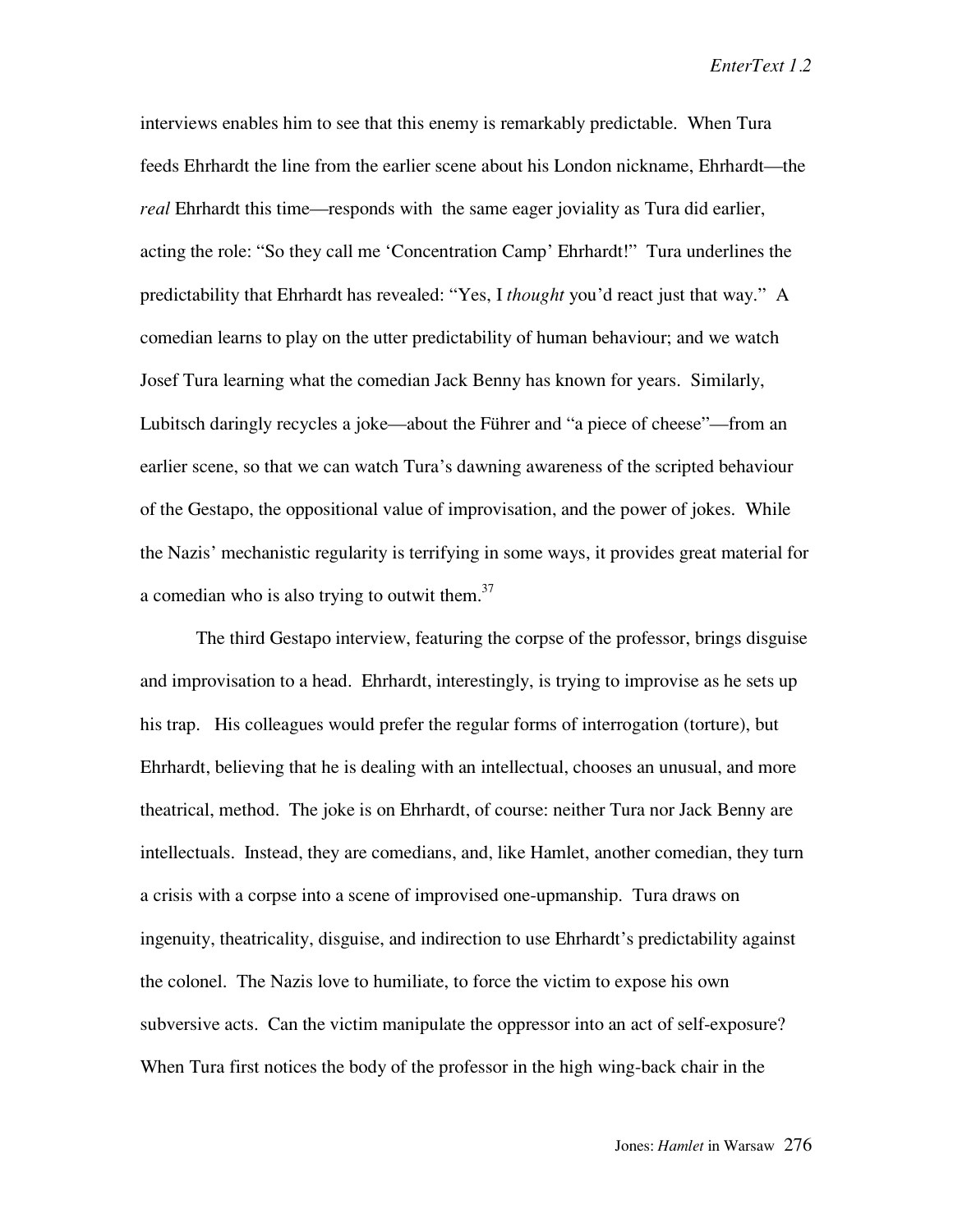sitting room, we need little more than Jack Benny's classic double-take **[videoclip 2]**, followed immediately by a thoughtful look at the extra false beard he's carrying, and then a knowing glance at the razor in the adjoining bathroom. In classic Lubitsch manner, the rest of the skit that Tura assembles is hidden behind a closed door until Ehrhardt himself enters into it, boisterously over-confident and obviously doomed to make a fool of himself. $38$ 

As he improvises against Ehrhardt, Tura retains the initiative ("Shall I play detective?") while seeming to concede that the Nazis hold the real power ("You know, I'm likely to get shot?"). By setting up the game of detective, he makes Ehrhardt overconfident: Tura will be forced to pull the beard of the dead professor; Tura will find the beard real; that will reveal Tura as the false professor; Tura will crack under the strain. But it doesn't go that way. Apparently drawing back from touching the corpse, Tura suckers Ehrhardt into revealing his vituperative scorn for effete Polish scruples: "You can murder a man, you can kill in cold blood, but you can't pull a man's beard…" At which point Ehrhardt himself pulls off the false beard **[videoclip 7]**. Once Ehrhardt has himself exposed the corpse as the (apparent) imposter, he can hardly go on to try to expose Tura, who is, as he *must* know, the true imposter. By this point, Tura is theatrically far beyond Ehrhardt, more flexible in costume, behaviour, and wit. Faced with the challenges of power, theatre comes alive; the ham becomes an antic improviser, finding scripts in what he observes around him rather than dredging them up from the canons of the past.

In one key sense, though, Tura is still the ham: that is, he is acting alone, trying to be the star of the resistance plot. But for theatre to come alive, it needs an ensemble – something Tura didn't seem able to bring to Shakespeare. So Tura's last challenge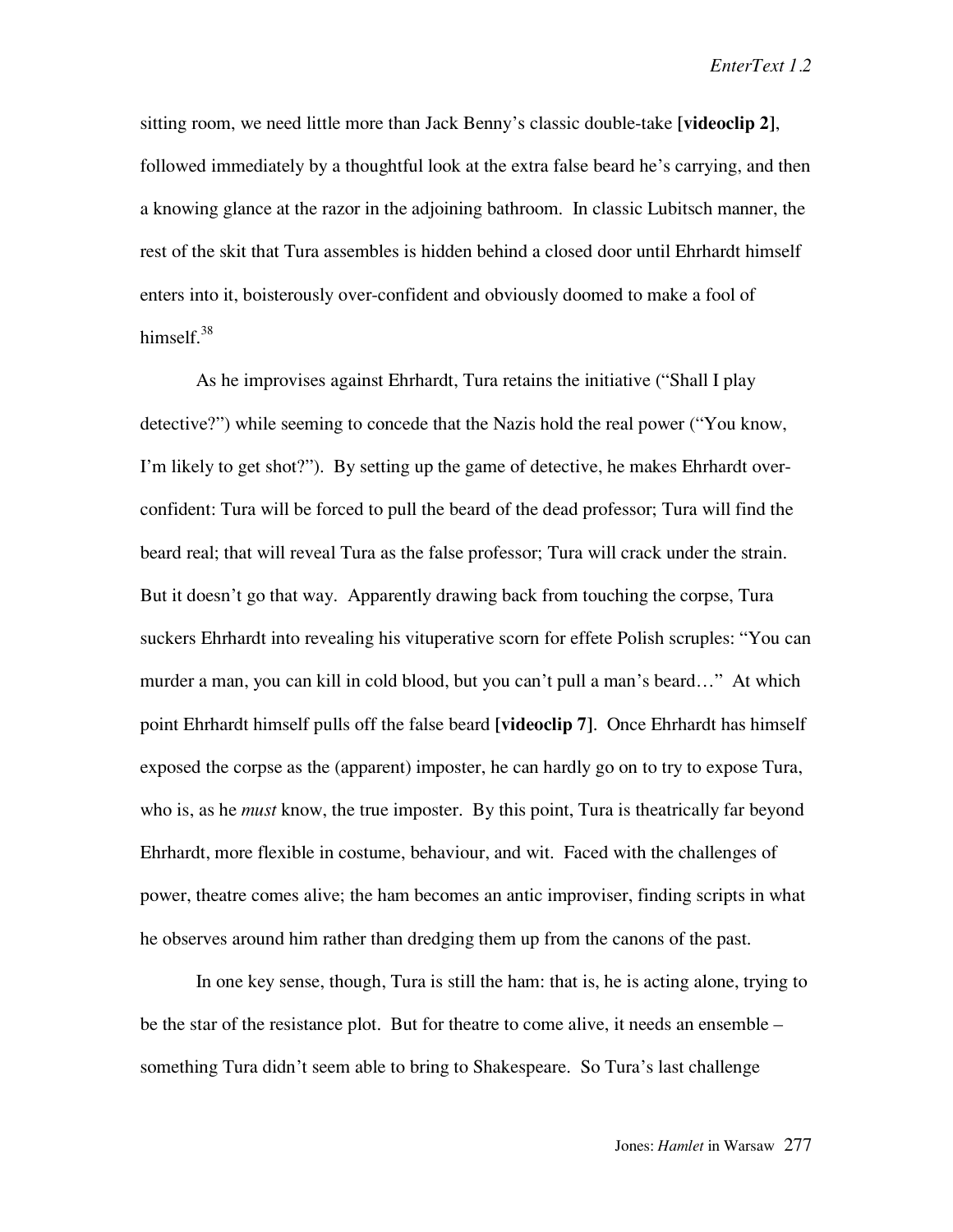comes from the need to overcome isolation—to collaborate with his own company. Immediately on the heels of the third improvisation, in yet another turn, the rest of the company is brought into the action. Believing Tura to have been exposed in the confrontation with the corpse, they march into Ehrhardt's office dressed as Nazis and denounce Tura as an imposter. "Well? What have you to say for yourself now? Here is a man with a beard, and you didn't even pull it!" exclaims one of the false Gestapo, indignant at Ehrhardt **[videoclip 8]**. The comment reconfigures Tura's victory over Ehrhardt: what had seemed lithe, funny, and improvisatory, is revealed as just a tired comic routine, the pulling-of-beards-in-farce, like the basis of much of Jack Benny's highly repetitive comedy and, we might guess, much of Josef Tura's acting.<sup>39</sup>

 The final piece of improvisatory theatre—Greenberg's confrontation with "Hitler"—is not solo work but an ensemble effort. Like the company's earlier *Hamlet*, it is based on a classic script—*The Merchant of Venice*—but there are important differences: a different lead actor, a different venue, a very different play. This time theatre comes not from the top down, but from the bottom up. At the bottom of the company are the two spear-carriers, Bronski and Greenberg. To be sure, Bronski had the big-name role in *Gestapo* (he played Hitler) and his Hitler impersonation opens the film. But, though we don't see much of *Gestapo*, it's a good guess that Bronski/Hitler had a pretty small role in it. Moreover, his Hitler impersonation is comically revealed to be transparent, when a little girl asks the actor for his autograph. In rehearsal, early in the film, Bronski tries to assume a larger role with an ad-libbed "Heil myself!" **[videoclip 9]**. It gets "a terrific laugh." But Bronski's improvisation is too radical for the play and is shot down by the the director, Dobosh. Over the impassioned objections of Greenberg,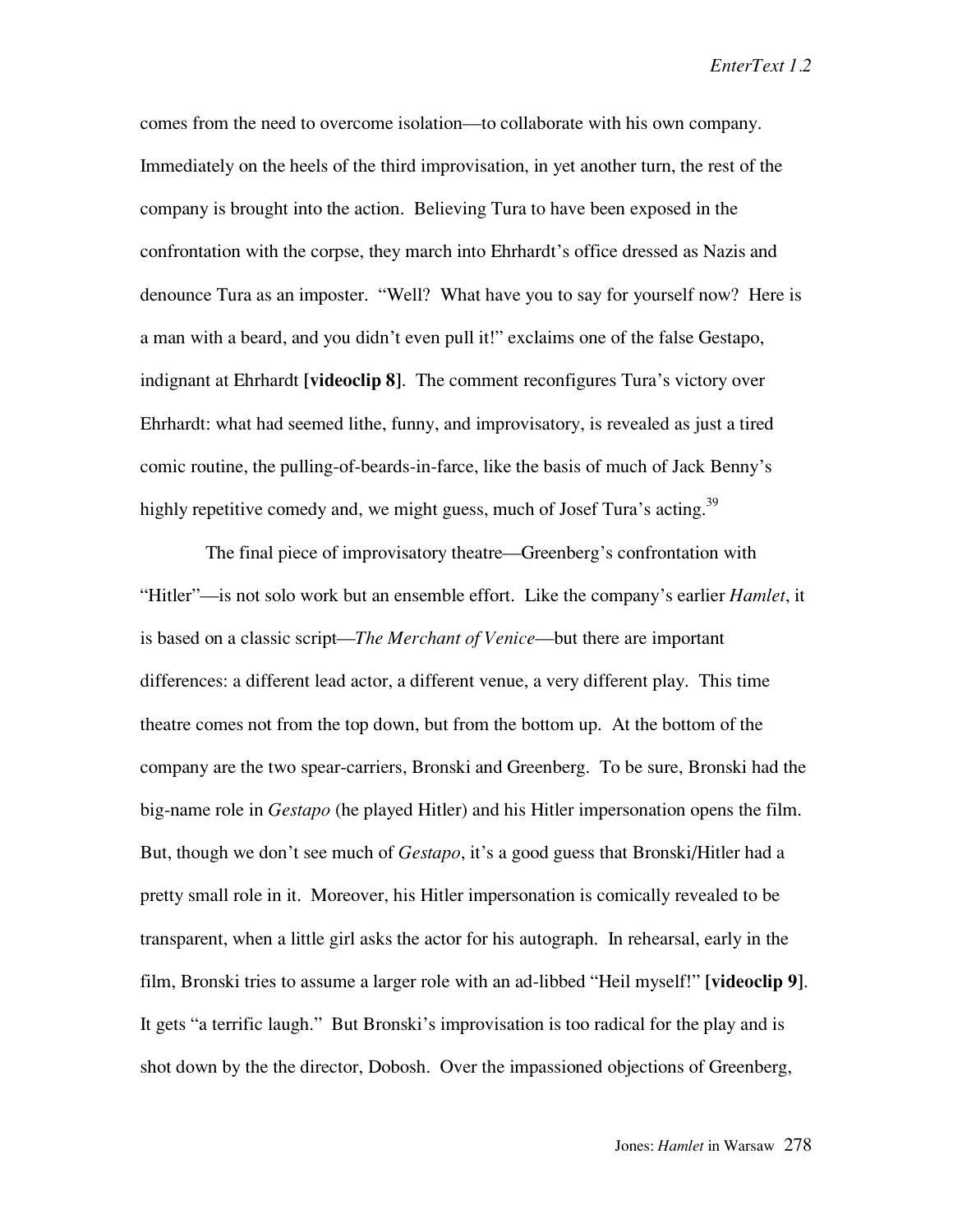the director asserts a withering authority: "What does the script say?" "I make an entrance." "And what do you say?" "Nothing." "Then say nothing!" **[videoclip 10]** Early in the film, the company seems to have nothing to learn from the dispossessed in its ranks. Tura and others studiously avoid comment on the confrontation, which is ended only by the entrance of Carole Lombard in her fanciest gown, dressed impossibly for the upcoming concentration camp scene.

The debate that Bronski and Greenberg initiate about the script of *Gestapo* has serious implications. In a film about living under harsh proscriptions, their challenge becomes especially meaningful: mounted by Bronski, a person of proscribed status ("I hired you as an actor, not a writer"), assertively supported by Greenberg, a person of proscribed ethnicity (played by the Swiss-Jewish Felix Bressart, Greenberg is unmistakably a Jew), and arising from a proscribed mode of theatre (like the banished line, the whole play is soon to be cancelled because it is too funny—the aesthetic judgement of Dobosh, "I don't want a laugh there," is chillingly similar to the censor's judgement that the satire will offend the Nazis). "Heil myself!" challenges top-down politics in theatre and nation—adherence to authority and dependence on a script rather than the inspirations of the moment. And it is a serious challenge: as Greenberg viscerally puts it, "A laugh is nothing to be sneezed at,  $140$  At another point, Greenberg makes clear his allegiance to improvisation and flexibility: he says to another actor, Rawitch, "What you are, I wouldn't eat!" Rawitch, indignant, catches the implication: "How dare you call me a ham!" Ham is not only distasteful, it is religiously wrong. It's also not funny. As Rosenberg puts it, "Laughter in this film is pitted against all that is the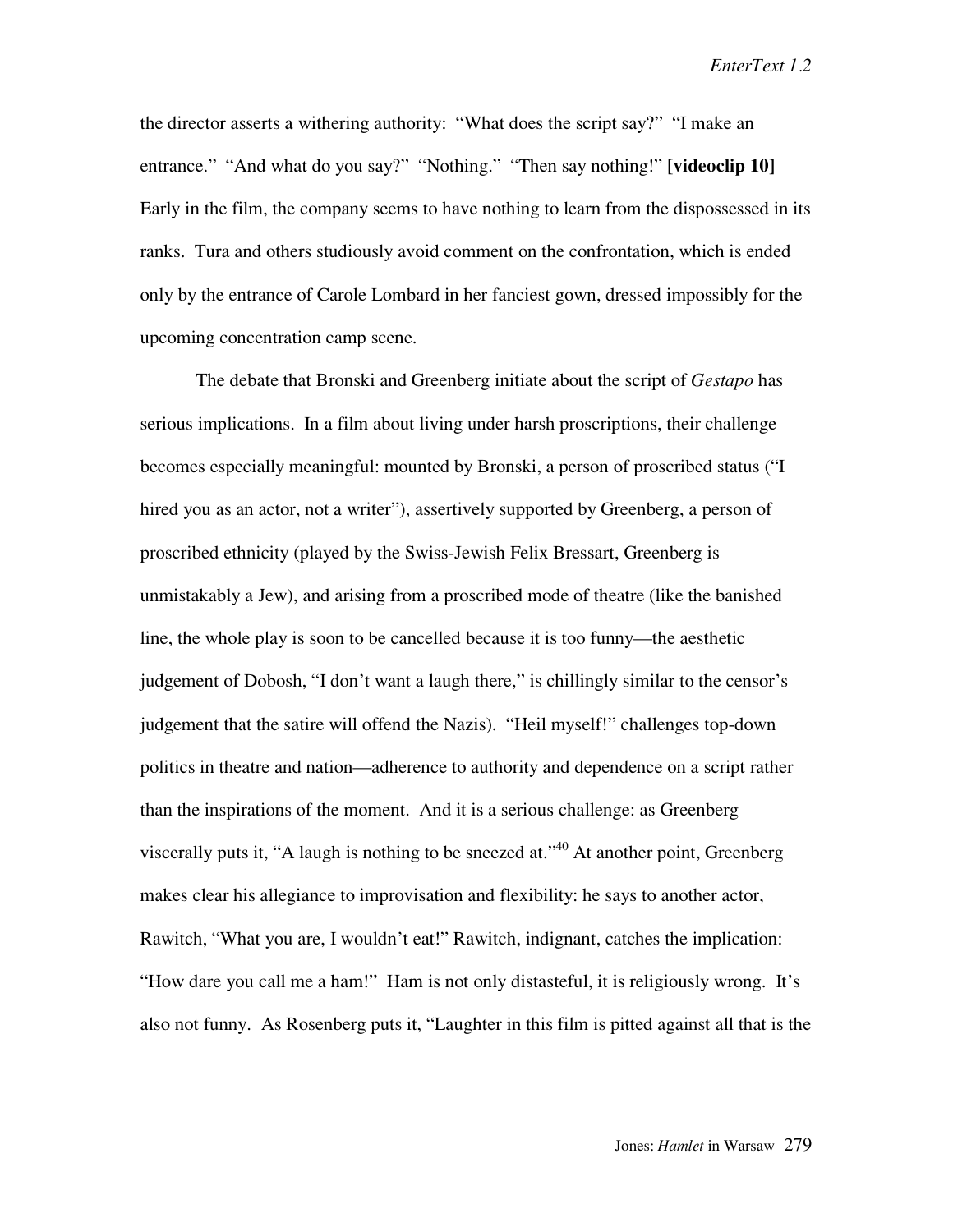enemy of laughter, and Greenberg will in some sense be the angel of laughter in the story."<sup>41</sup>

On the other hand, Greenberg is not averse to seeing himself as a star. As in any hegemonic system, challenges often take the form of fantasies of inversion and substitution – the oppressed hope to take on the roles of the dominant. Greenberg's fantasy is to star as Shylock in *The Merchant of Venice*. In particular he wants to perform Shylock's "Rialto" speech, "Hath not a Jew eyes?" While this would certainly threaten Tura's ascendancy over the company, it would not revolutionise the basic politics of theatre, simply substituting one star for another. From what we see of Greenberg's performance of the "Rialto" speech early in the film, the speech, in Greenberg's hands, is hardly an instrument of change **[videoclip 11]**. Like "To be or not to be" in Tura's acting, Greenberg's "Hath not a Jew eyes" begins as a set-piece performed by a guy in a goofy Viking helmet. Moreover, this early in the film, the powerful speech is notably separated from the contingencies of the political moment—the imminent invasion of Poland by a dangerous Jew-hating ideologue. So this first Rialto performance is not free of ham. Even so, Greenberg introduces with it a distinct theatrical edginess in his privileging of an alternative Shakespearean text (instead of the canonically revered "To be or not to be"), an alternative mode of performance (in the corridor of the theatre), and an alternative goal to performance (to register outrage at the fate of the spear-carrier).

Once the Nazis invade Warsaw, Greenberg loses any chance of fulfilling his fantasy of stardom. The speech about the humanity of the Jew is hardly going to appear on stage in occupied Poland. But it does reappear in the streets. The Rialto speech appears a second time in the film as Greenberg and Bronski, now snow-shovelers on a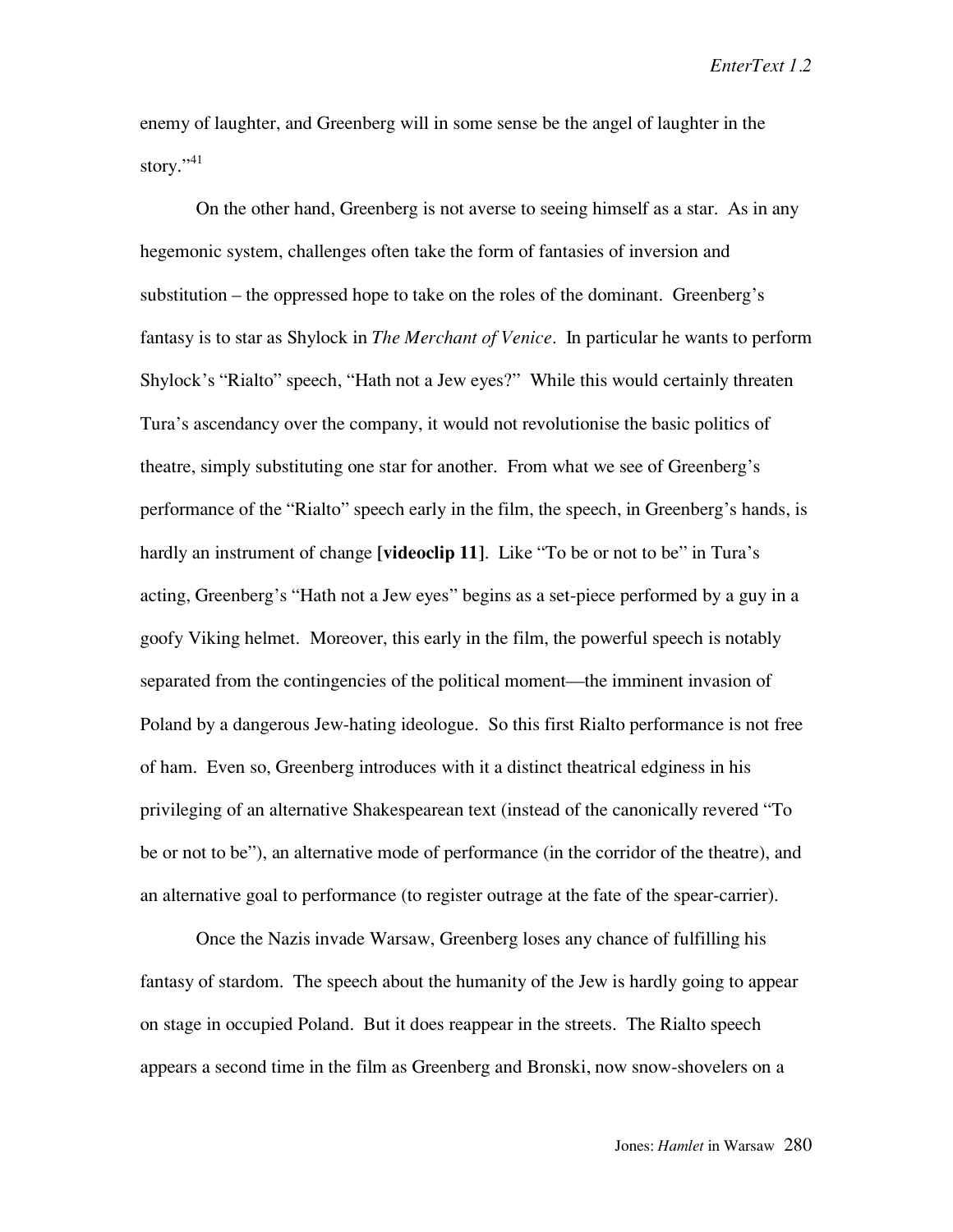bleak Warsaw street, reminisce about the good old days when they were spear-carriers in a theatre. Greenberg performs the speech again, now sadly (the fragment picks up with the empathic line "If you prick us, do we not bleed"). The Shakespearean text is now a powerful fragment that signals loss, and hope, however distant—"I wonder if we'll ever carry a spear again?" "Let's hope so" **[videoclip 12]**. The Rialto speech in this second manifestation develops the critique of ham acting in this new context of totalitarian oppression: Jews, Poles, the dispossessed in general, are going to have to turn from ham to a street-theatre attuned to circumstances; melancholic when it needs to be, hopeful when it can.

In the third Rialto speech, Greenberg explores a hitherto-unexplored aspect of the text, its vindictive anger. What we witness at the climax of the film, in the upstairs lobby of the Teatr Polski, is the first gripping, serious, and effective performance by this company. For once, Tura does not get the star role. The performance fulfills Greenberg's fantasy of starring as Shylock, but in an unexpected and radically new way: he gets to perform it as a Polish freedom fighter explaining his claim to his homeland and his hatred for the Nazis—directly to the face of Hitler **[videoclip 13]**. The moment partakes of heroism and tragedy—the last speech of an obviously doomed man sacrificing his life for freedom. But it is, to say the least, a complicated heroism. It is not, as it appears, delivered to Hitler, but to Bronski, like the first two versions of the speech. Nor is it the climax of a heroic tragedy—the speech is a fragment, the "theatre" is a lobby, the star is a spear-carrier. Like most theatre, it's based on compromise: for example, the performance notably erases the Jewishness of the speech and its origins in the moneylender-villain of Shakespeare's play, substituting a universality that will "play"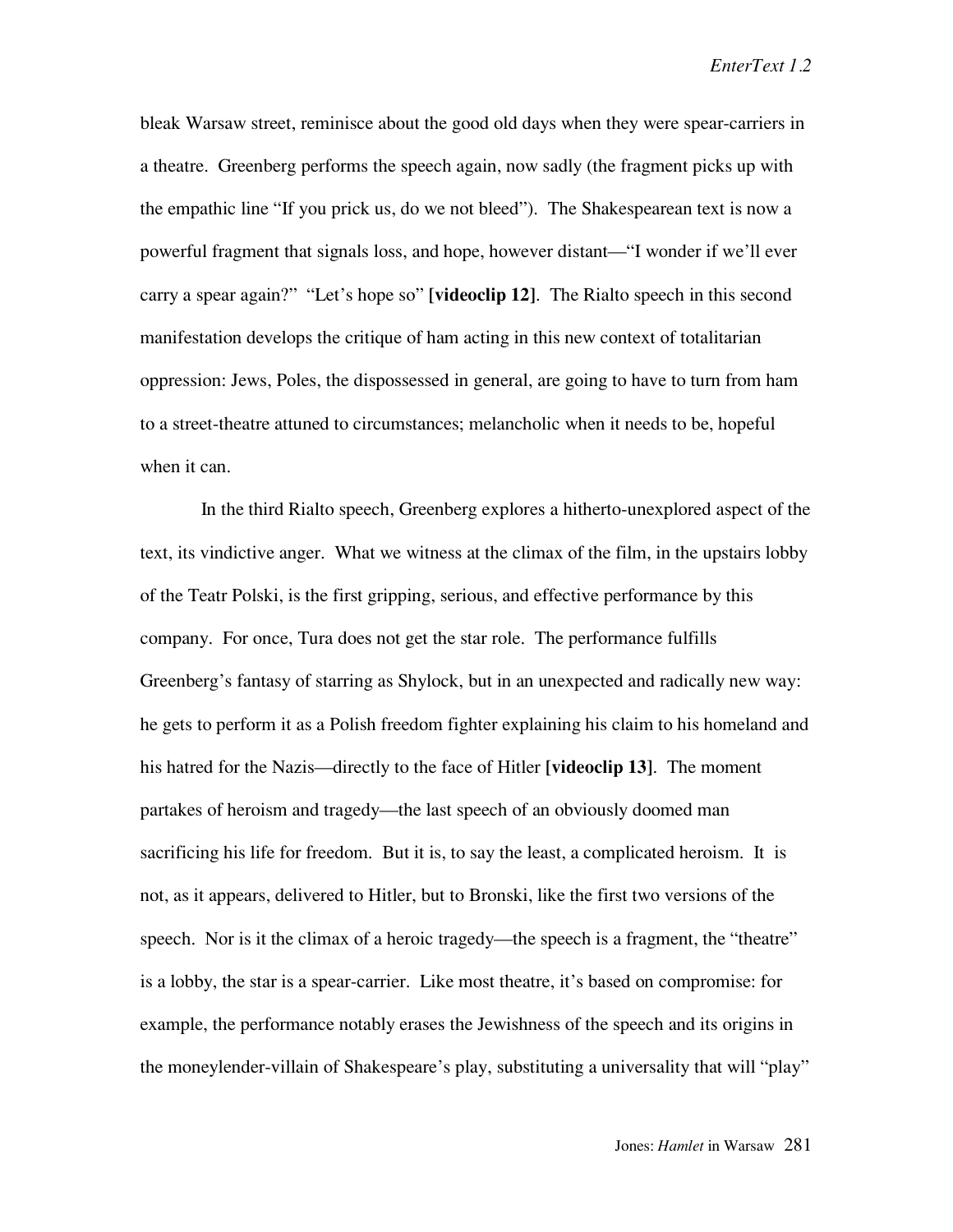better in the circumstances. Greenberg speaks not specifically for himself, or for Shylock, or for Jews, but for a unified Polish "us."<sup>42</sup>

The scene is like the dark, unsettling street theatre of the post-war era: zany in its unpredictability, inversionary, improvised, contingent, oddly serious in its fulfillment of its comic potential. It's not funny—it does not serve, as Greenberg always wanted, to "get a terrific laugh." But it is comic in a deeper sense, as Chaplin's radio broadcast at the end of *The Great Dictator*—earnest and sentimental in many ways—is nonetheless still comic in its utterly implausible substitution of the tender humanity of a Jewish barber for the insane rages of the Führer. The "terrific laugh" that Greenberg wanted comes later, as, on the basis of this excellent skit, the company manage to commandeer Hitler's private plane and fly in it to safety in England. What a joke! Or is it really? Again, the comic tones are mixed, and the laughs are uneasy. As Bronski, still dressed as Hitler, commands his Nazi pilots to jump out of the plane without parachutes, they do so unhesitatingly **[videoclip 14]**. Bronski seems in his final comment ("What very obliging fellows!") to realise the depth of the very serious obligations that bind men to the Führer, obligations that he has himself summoned up with a single word, "Jump!"<sup>43</sup>

That one word has tremendous power. What then of the power of Shakespeare's text, so laden with history, meaning, and impact? When Tura escapes to "the land of Shakespeare," he wants to play *Hamlet* again, and apparently his performance is the same old ham. In the grip of his old assumptions about Shakespeare—and some continuing challenges from his wife (another young man walks out of the soliloquy, to the surprise of both Tura and the lieutenant)—Tura is once again comically disempowered in his big speech **[videoclip 15]**. It doesn't look good for Shakespeare. But after the war, perhaps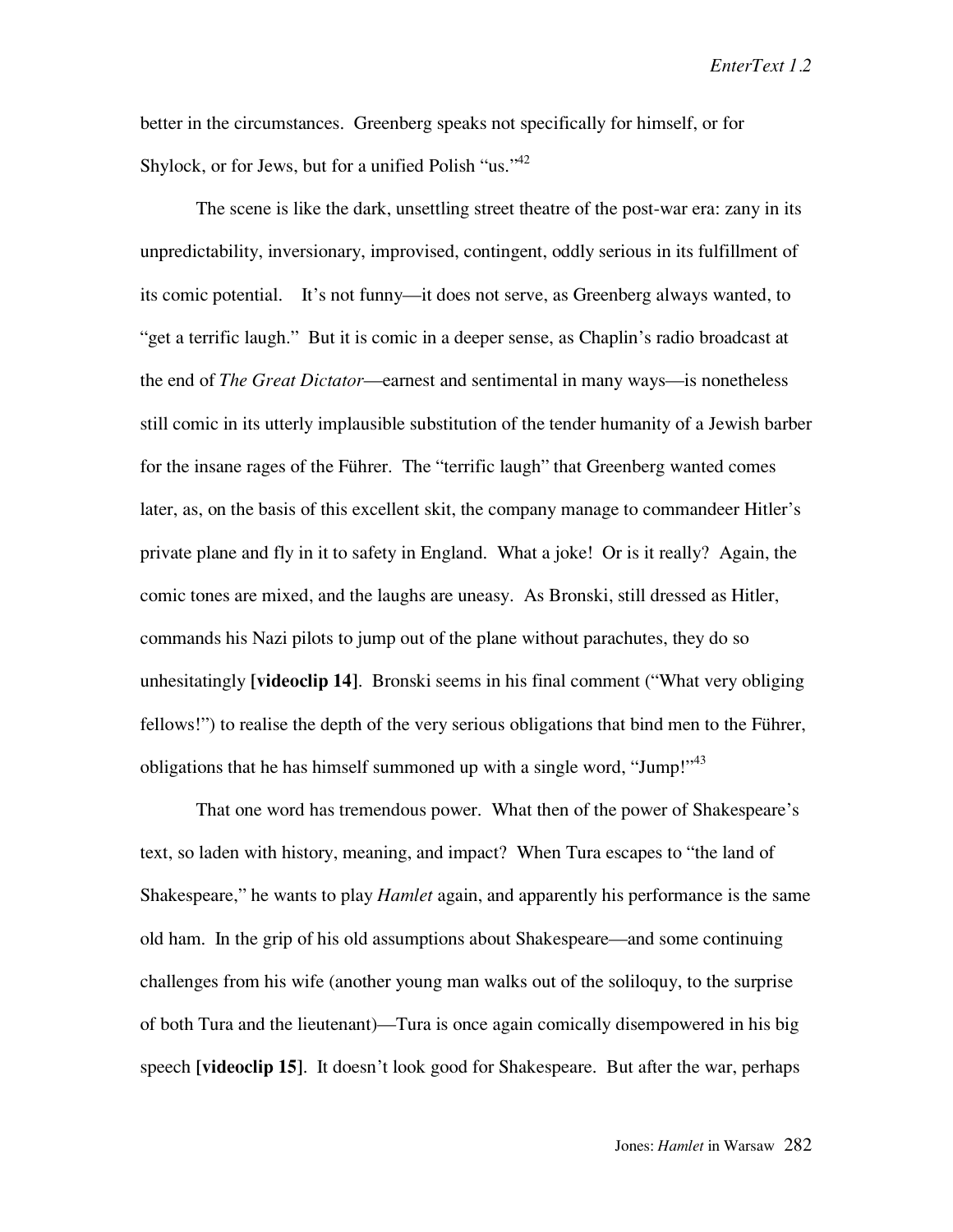something different will happen, if we can judge by Lubitsch, or Greenberg, or the spirit of comic improvisation that has entered the Teatr Polski during the film. Maybe Tura's antic disposition to defeat the Gestapo presages an alternative to hammy, egotistic appropriations, a different role for Shakespeare in post-war Europe.

The most controversial line of the film, in its day, was a joke made by Ehrhardt about Tura's acting. Prompted by Tura, who wants to hear himself praised, Ehrhardt wryly comments: "What he did to Shakespeare, we are doing to Poland" **[videoclip 16]**. Critics of the film—including several in the production team—thought the analogy was in the worst possible taste. It met with dead silence in the previews; to trivialise the suffering the Nazis were inflicting on Poland by making it into a joke about bad theatre seemed the worst of taste. But Lubitsch defended the line and kept it in the film.<sup>44</sup> He was right, for the line became an important site of what Stephen Tifft calls "the convoluted affinities between comic and fascist rhetoric."<sup>45</sup>

Tura's bad acting *is* like the bad actions of the Nazis: both depend on a totalising attitude, a mythified reverence for the past, a mechanistic repetition and predictability. Like the Nazis occupying Poland, Tura was "occupying" Shakespeare: appropriating it in the worst possible way, treating it with a mechanistic trust in its autonomy, depending on its ability to confer status on a bad actor, assuming that it could exist in isolation from the world, a private realm of privilege and power. But neither the Nazis nor their Soviet successors were to remain the lords of Poland; eventually, Poles found ways to dismantle the apparently monolithic empires that dominated them far too long. Similarly, Shakespeare survives the hammy Turas and comes back vitalised in the struggles and contingencies of the post-war period. What might have seemed mere rhetorical posturing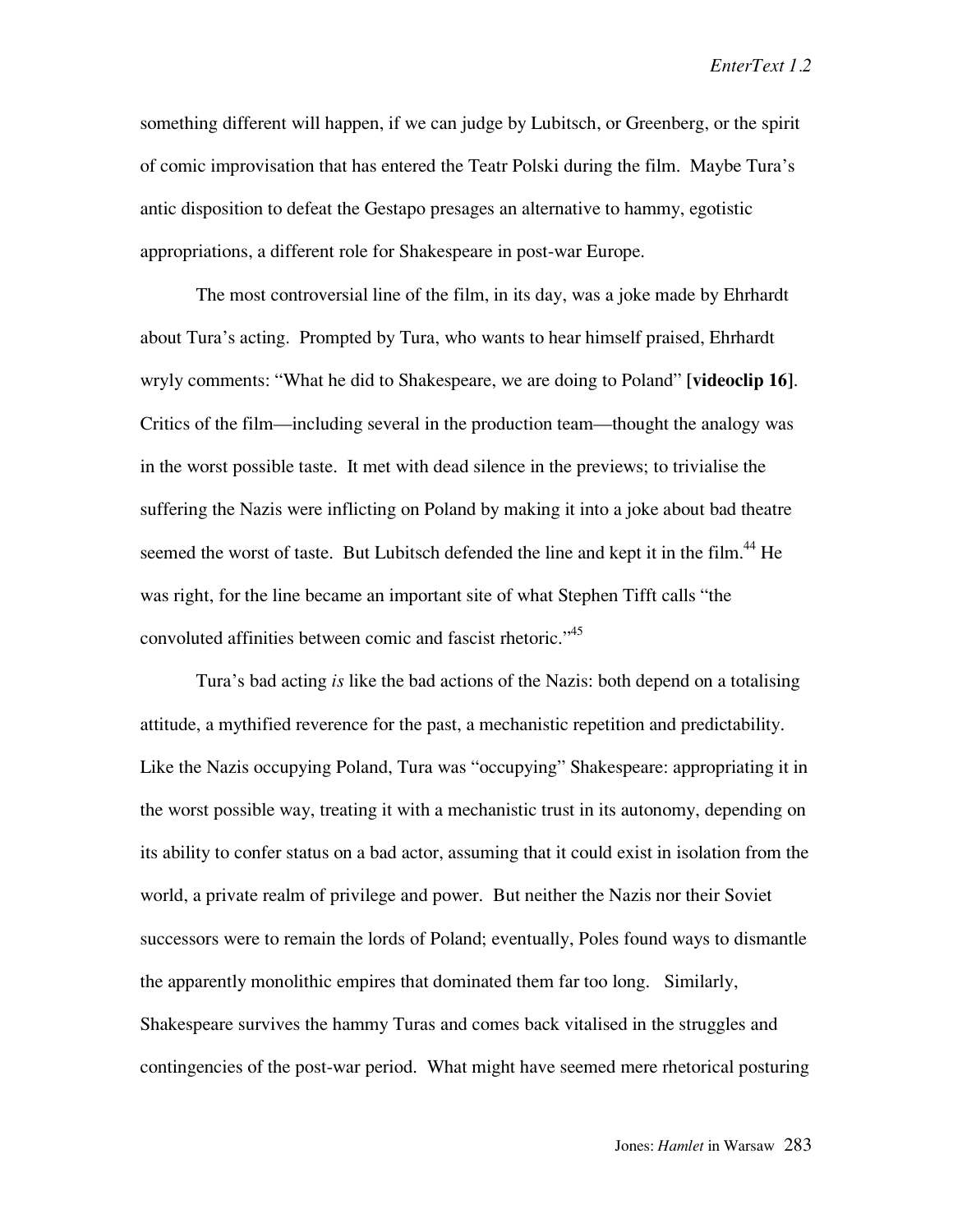in the hands of the ham has gone through a transformation in its collaboration with resistance and improvisation.<sup>46</sup>

One last scene: as the Polish company gather to plan their final scene in front of "Hitler," Tura calls out, "Friends…." Instantly, Maria breaks in with "… Romans, [and] countrymen." He does not apparently intend to have quoted Shakespeare, but she makes him seem as if he had been starting one more war-horse speech: "We know you want to play Mark Antony, but that doesn't help us" **[videoclip 17]**. Tura is instantly labeled a ham, and ham is dismissed from the occasion as irrelevant. In the midst of struggles to survive, we have to find new contexts for Shakespearean texts like the oratory of Mark Antony, the vengeance of Shylock, and the questionings of Hamlet.

Lubitsch worked consciously against the deadening constraints of genre and type: "I was tired of the two established, recognized recipes; drama with comedy relief and comedy with dramatic relief. I had made up my mind to make a picture with no attempt to relieve anybody from anything at any time."47 As his comment in the *Times* suggests, the alternative won't be easy—"no attempt to relieve anybody from anything at any time." Lubitsch's Shakespeare film, with its mockery of the forms and traditions of "deadly theatre," suggests that there are alternatives, as yet not fully understood, that will change Shakespeare to make his work, and our work with it, more contemporary, more relevant, and more powerful.<sup>48</sup>

**Notes**

 $\overline{a}$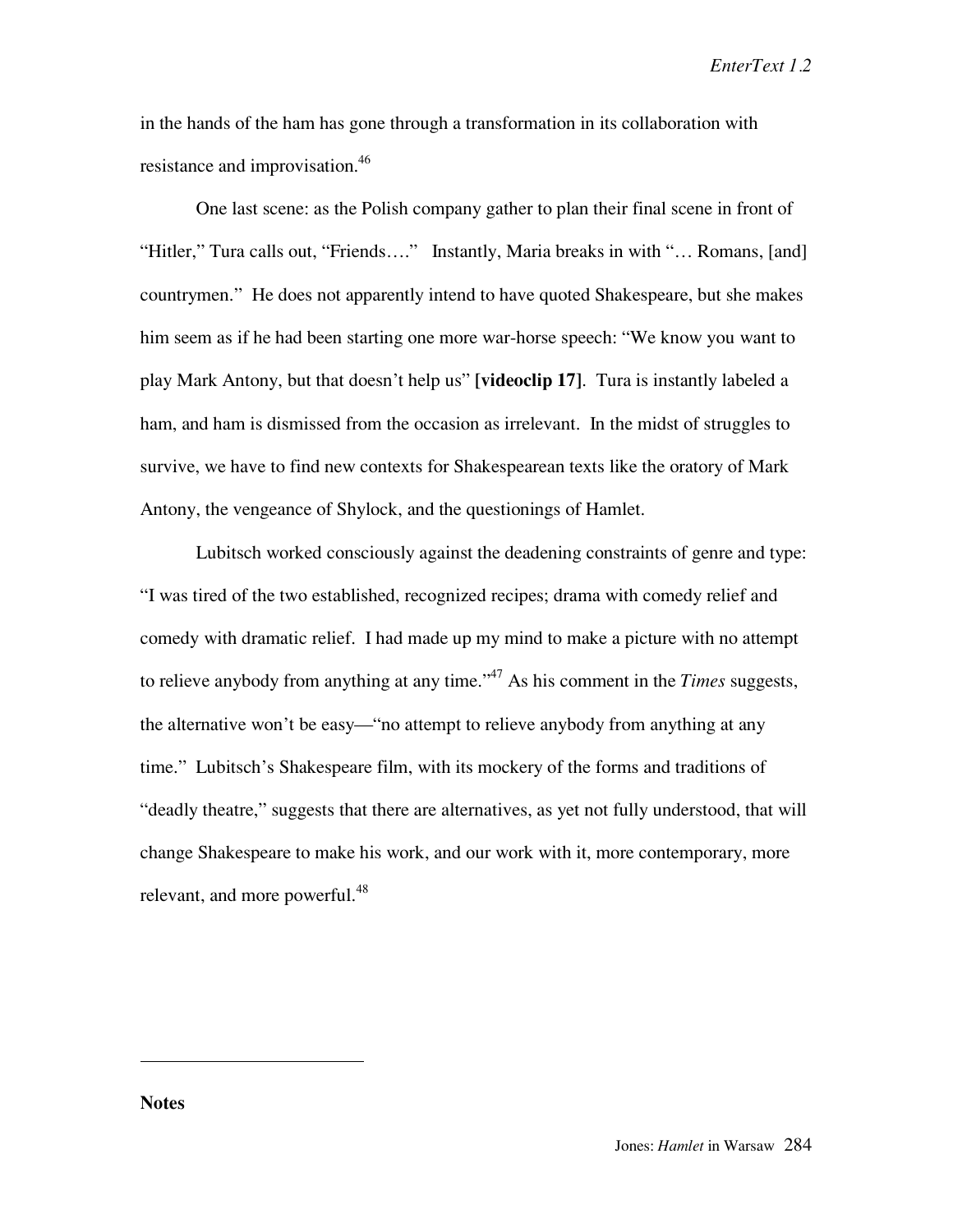1 Jan Kott, "*Hamlet* of the Mid-Century," in *Shakespeare Our Contemporary*, trans. Boleslaw Taborski (Garden City; NY: Doubleday, 1964), 57.

2 Quoted by Lawrence Guntner in "Brecht and Beyond: Shakespeare on the East German Stage," in Dennis Kennedy, ed, *Foreign Shakespeare* (Cambridge: Cambridge University Press, 1993), 135.

3 Gary Taylor, *Reinventing Shakespeare: A Cultural History, from the Restoration to the Present* (New York and Oxford: Oxford University Press, 1989), 310.

4 Kott, 52.

 $\overline{a}$ 

5 Guntner, in *Foreign Shakespeare*, 109.

<sup>6</sup> "[I]f to the liberal west *Hamlet* is an expression of the individual spirit, to a censor in a more repressive land it is a threat." Dennis Kennedy, "Introduction: Shakespeare without his Language" in *Foreign Shakespeare*, 4.

7 Michael Billington, "Was Shakespeare English?" in *Shakespeare: World Views*, ed. Heather Kerr, Robin Eaden, and Madge Mitton (Newark; NJ: University of Delaware Press, 1996), 19. For a detailed account of the Taganka *Hamlet*, see Spencer Golub, "The Taganka in the *Hamlet* Gulag," in Kennedy, 158-177.

8 See Guntner, in *Foreign Shakespeare*, 114-17. In Bulgaria as in other Soviet bloc countries, as Alexander Shurbanov points out, Shakespeare had been adopted by the ruling socialist governments as "a perspicacious critic of his contemporary society as well as of class society in general…credited with an admirable anticipation of socialism, the happy consummation of history." (138) Dissident productions had challenged this approach, bringing "Shakespeare" down from an assumed socialist nobility: "[L]ike his author, Hamlet stepped down from the superhuman heights to become one of us, a poor imperfect man whose traditonal tragic grandeur was eroded by touches of irreverent comedy." Alexander Shurbanov, "Politicized with a Vengeance: East European Uses of Shakespeare's Great Tragedies," in *Shakespeare and the Twentieth Century: The Selected Proceedings of the International Shakespeare Association World Congress, Los Angeles, 1996*, ed. Jonathan Bate, Jill L. Levenson, and Dieter Mehl (Newark; NJ: University of Delaware Press, 1998), 139.

9 Guntner, in *Foreign Shakespeare*, 115.

<sup>10</sup> Werner Habicht, "Shakespeare and the German Imagination: Cult, Controversy, and Performance," in *Shakespeare: World Views* 100. As Kennedy puts it, "Kott gave to the theatre of the 1960s and 1970s a theoretically backed fortitude to admit that Shakespeare, despite the cultural accretions that inevitably cling to the work, exists on stage in the present tense; and that the representation of Shakespeare can exhibit powerful and intellectually provocative visions of the present." Kennedy, *Foreign Shakespeare*, 9.

<sup>11</sup> *To Be or Not to Be*, dir. Ernst Lubitsch, prod. Lubitsch and Alexander Korda, with Jack Benny, Carole Lombard, Robert Stack, Felix Bressart, Sig Ruman (Romaine Film Productions, 1942; re-issued on video, Warner Home Video, 1990).

 $12$  The term was ubiquitous in discussions of Lubitsch, especially after the publication of the appreciative biographical study by Herman G. Weinberg, *The Lubitsch Touch: A Critical Study* (New York: Dutton, 1968).

13 See Scott Eyman, *Ernst Lubitsch: Laughter in Paradise* (New York: Simon & Schuster, 1993), 298. Lubitsch defended the Shakespearean title vehemently and successfully.

<sup>14</sup> *Time*, 16 March 1942, 90.

<sup>15</sup> William Paul, *Ernst Lubitsch's American Comedy* (New York: Columbia University Press, 1983), 223- 24.

<sup>16</sup> Manny Farber, "Real War," *The New Republic*, 7 September 1942: 283-84. Farber contrasts Lubitsch's "dream war" with the more single-minded and realist representation of "real war" in *Wake Island* (John Farrow)—"no fantasy in this war" (283). Similarly, the *Motion Picture Herald* disapproved of *To Be or Not to Be*: "this treats humorously of the Nazis at a time when the war news is not funny" (21 February 1942; quoted in *The American Film Institute Catalog of Motion Pictures Produced in the United States*, ed. Patricia King Hanson and Alan Gevinson [Berkeley: University of California Press, 1988-1999], F4, 2555). The reviewer for the *Philadelphia Inquirer* was even more disparaging of the mixed modes of the film,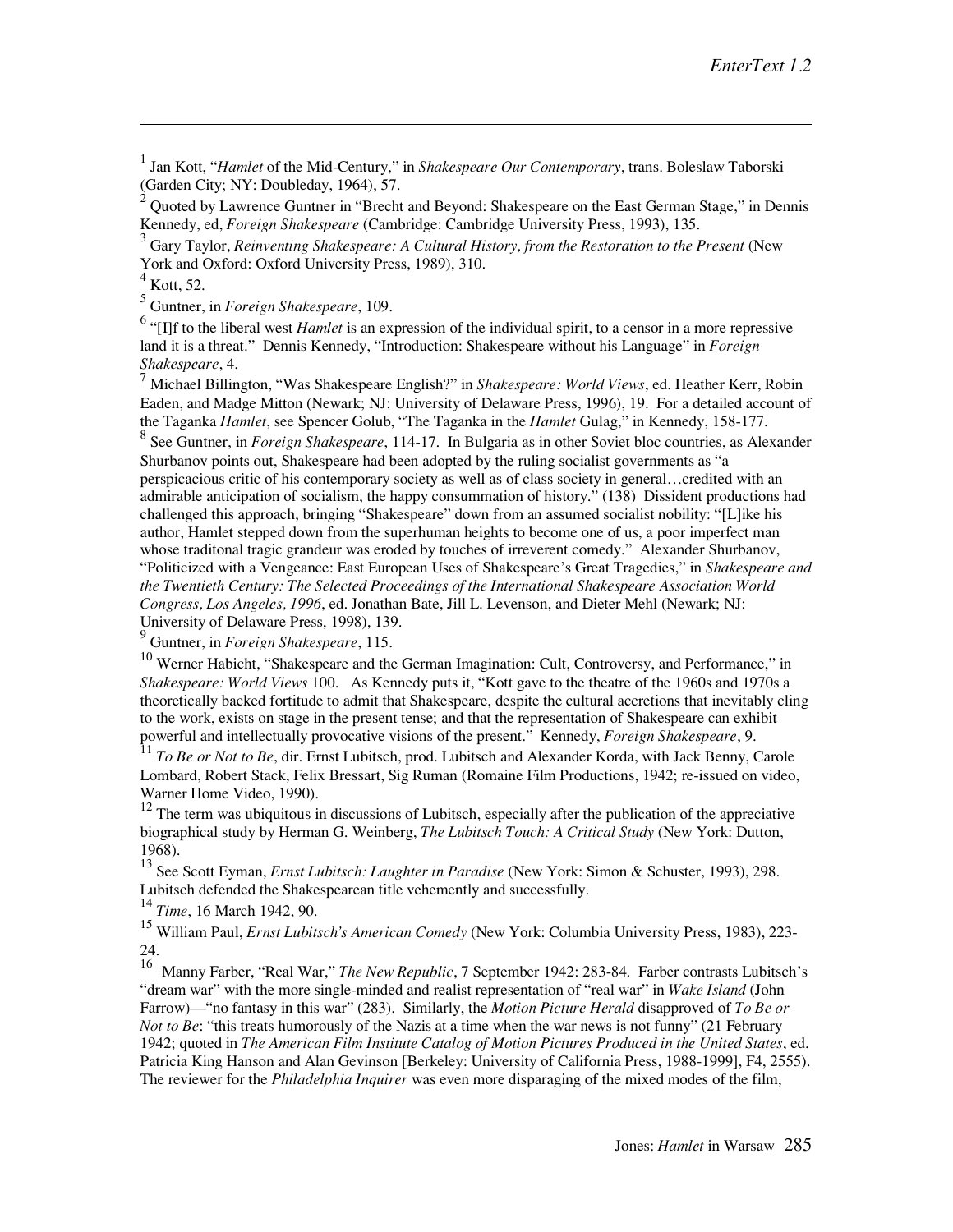calling it a "callous, tasteless effort to find fun in the bombing of Warsaw" (quoted in *The American Film Institute Catalog*, 2555).

<sup>17</sup> Bosley Crowther, *New York Times*, 7 March 1942: 13. In the same issue, Crowther gives high marks to the patriotic *Captains of the Clouds*, starring James Cagney, in which the bombers and the bomber pilots are, as Crowther puts it, "stoutly heroic and exceedingly masculine." Lubitsch's mixture of tones—offputting for a 1942 America that wanted to see itself as devoted to heroism—along with the confusion about how to read the Carole Lombard role after her sudden death in a plane crash before the film's release, may have contributed to the film's tangled financial situation: the production company wrote it off as a tax loss, and Lubitsch himself had trouble getting paid his share, though some claimed that the film had made plenty of profits (Eyman, 300-301).

18 Leo Braudy, "The Double Detachment of Ernst Lubitsch," *Modern Language Notes* 98.4 (May 1983), 1073. Braudy disagrees with this reading of triviality, seeing Lubitsch's style of detachment as the key to his moral commentaries: "The eye of the director, as both Jew and moviemaker, is totally skeptical of all social order" (1077).

19 Lubitsch responded to the *Philadelphia Inquirer* critic in a letter asserting that the bombing is shown "in all seriousness; the commentation under the shots of the devastated Warsaw speaks for itself and cannot leave any doubt in the spectator's mind what my point of view and attitude is towards those acts of horror. What I have satirised in this picture are the Nazis and their ridiculous ideology" (quoted in *The American Film Institute Catalog*, 2555). Lubitsch's response in the *Times* was even stronger: "Did I try to make them look at the Polish background through rose-colored glasses? Nothing of the kind. I went out of my way to remind them of the destruction of the Nazi conquest, of the terror regime of the Gestapo" (Ernst Lubitsch, "Mr. Lubitsch Takes the Floor for Rebuttal," *New York Times* 29 March 1942, section 8: 3). Eyman sees the film's black comedy as deriving from the "mordant humor" of scriptwriter Edwin Mayer (292). 20 Braudy, 1083.

<sup>21</sup> Lubitsch had already explored the liberatory possibilities of comic improvisation and laughter in a situation of political tension in *Ninotchka* (with Greta Garbo and William Powell, 1939).

<sup>22</sup> *Hamlet, Prince of Denmark*, 3.2.89. *The Complete Works of Shakespeare*, ed. David Bevington (Harper Collins, 1992). All quotations are from this edition.

<sup>23</sup> *Hamlet* 1.5.178-181

<sup>24</sup> *Hamlet* 1.5. 182-188

25 Kott notes in this passage (*Hamlet* 4.3.16-17) "the 'black outs' of modern political cabaret, and great ironic humour" (56).

<sup>26</sup> *Hamlet* 5.2.222

 $^{27}$  Kott, 53.

 $\overline{a}$ 

 $^{28}$  Paul writes of the way that Lubitsch, through the 1930s, takes a "decreasingly ironic view of human personality," beginning to engage directly with the problems of the ego. In the later films, Paul says, "an aggressive individualism takes root and blossoms into a conflict with the libidinal drives of other characters as well as with the dictates of the social order" (Paul, 13-14).

<sup>29</sup> Pictures of Gielgud in his Hamlet costume—open-necked white collared shirt, black doublet, and prominent chain—can be found at http://www.freehomepages.com/hamlet/film/gielgud.htm (10 May 2001). Thanks to David Young for this idea.

 $\frac{2001}{30}$  Kott, 56.

31 Jack Benny often joked about emasculation; one of his radio lines about his childhood was "our rabbi was an Indian…he used a tomahawk." Paul, 235-36.

32 Joel Rosenberg, "The Doubly Vanished Jew in Ernst Lubitsch's *To Be or Not to Be*," *Prooftexts: A Journal of Jewish Literary History* 16.3 (September 1996), 227.

<sup>33</sup> This twist on the *Hamlet* situation—in which Hamlet's anger and madness often lead to the abuse of Ophelia—gives Ophelia more control than usual. It anticipates feminist attention and interventions in later century (a brief list of feminist studies of *Hamlet* is in Suzanne L. Wofford's edition of the play in the *Case Studies in Contemporary Criticism* series [Boston and New York: Bedford/St. Martin's, 1994]). Robert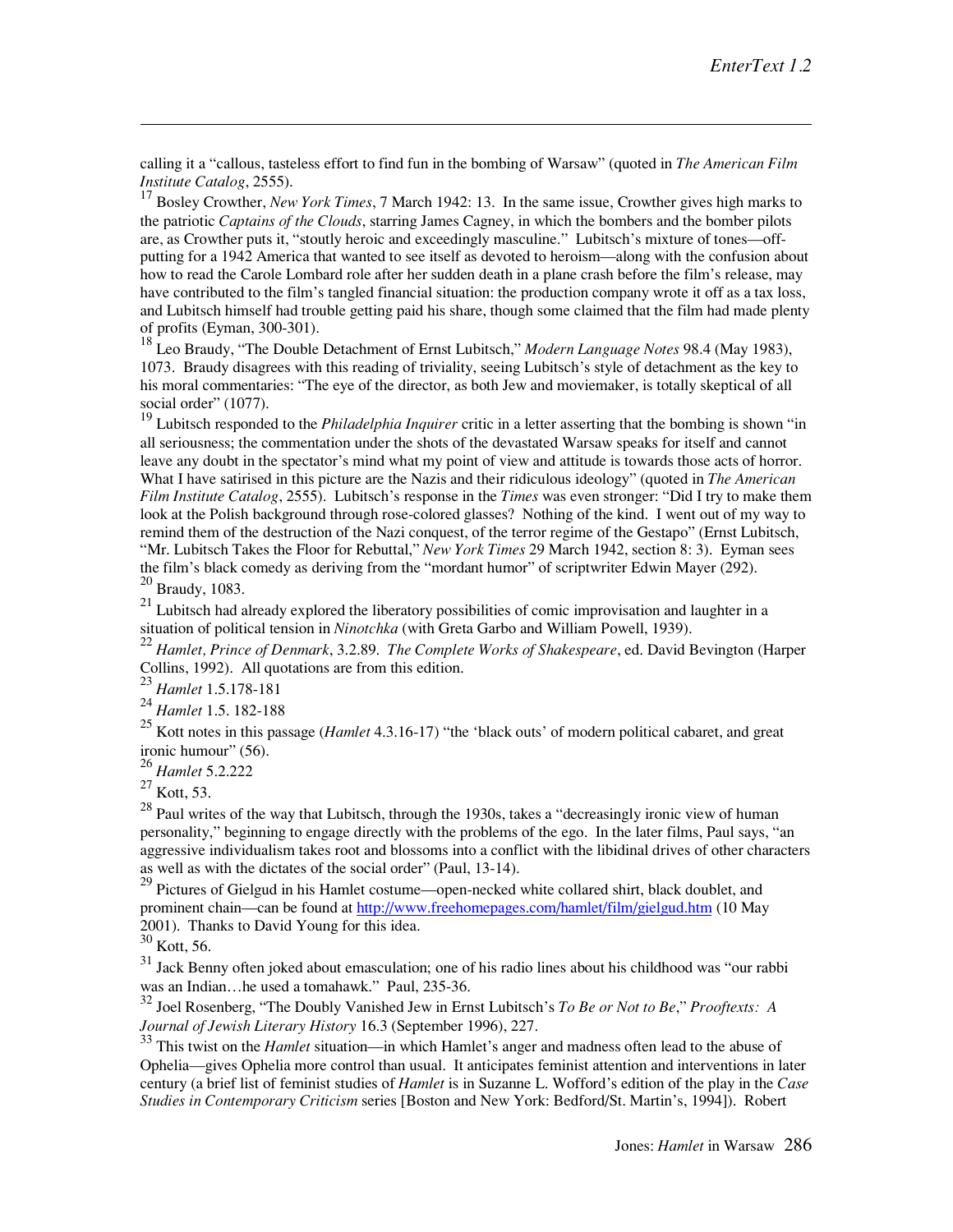Willson, Jr., notes that in order to create the interruption, Lubitsch has had to take the nunnery scene out of its textual position immediately following "To be or not to be:" "[Lubitsch] gets his laugh at the cost of Shakespeare's text." Robert F. Willson, Jr., "Lubitsch's *To Be Or Not To Be,*" *Shakespeare and Film Newsletter* 1.1 (December 1976), 2 ff., quoted in Kenneth S. Rothwell and Annabelle Henkin Melzer, *Shakespeare on Screen: An International Filmography and Videography* (New York: Neal-Schuman, 1990), 59. Shakespeare's scene order, however, was by no means canonical in nineteenth and early twentieth-century productions.

<sup>34</sup> "To be or not to be" is used by the lieutenant to transmit his love from England to Warsaw; intercepted by the double agent Professor Siletsky, it becomes a tool by which Maria can manipulate the professor; at the end of the film, it marks the beginning of yet another affair as an unknown young man walks out on the speech.

Rosenberg, 229-30.

 $\overline{a}$ 

36 Lubitsch, *New York Times* 29 March 1942, section 8: 3.

 $37$  Paul emphasises how the automatism of the Gestapo in the film is a source of humour (246).

38 Paul, in his chapter "The Purest Style," gives a good introduction to the closed door in Lubitsch (19-33).

<sup>39</sup> Tifft elaborates on the ways in which facial hair figured in early attitudes toward Hitler, the "man with the little mustache," and suggests that "Lubitsch's film 'beards'—in classical comic parlance, mockingly defies—Nazism generally for its own posturing….In resisting oppressive power one can only gain by taking the falseness of beards as a starting point" (Stephen Tifft, "Miming the Führer: *To Be or Not To Be* and the Mechanisms of Outrage," *The Yale Journal of Criticism* 5.1 [1991], 32-33).

 $^{40}$  Rosenberg explains the significance in 1942 Hollywood of the Jewishness of Greenberg—his prominent nose, for example—and his intervention in the debate as an invitation (against the Hollywood wartime code) "to fantasise the Jew throwing the enemy into an awed consternation" (Rosenberg, 219). 41 Ibid., 219.

42 Shakespeare's text ("Hath not a Jew eyes?") becomes in the film "Aren't we human? Have we not eyes?" Greenberg asks his audience of Nazis: "What does he want from *us*? What does he *want* from Poland?" Rosenberg points out Greenberg's emphasis on "us" and then on "want" (as opposed to the expected contrast of "us" [Jews] and "Poland"). This, he asserts, ensures that the erasure of Jewishness serves as a way of "deflecting any implied contrast between Jews and Poles" and thus "entwining the destinies of Jewish and Slavic 'Poles'" (233).

43 *Time* oddly cited this scene as "a slick sequence": perhaps, for some, its dark humour relieved some of the tensions of the film through its swift finality. Lubitsch defended the scene for its comic effect: American audiences, he says, will laugh "to see this new order [Fascism] and its ideology being ridiculed. They have no sympathy with men who jump out of a plane without parachutes because a man with a little mustache says, 'Jump!' They have contempt for people who get a perverted pleasure out of such serfdom." Lubitsch, *New York Times* 29 March 1942, section 8: 3.

<sup>44</sup> Even Lubitsch's wife wanted him to drop the line; he kept it, he said, because it showed the crudity of Gestapo humor (Paul, 230).

<sup>45</sup>Tifft, 2. Tifft suggests further that the tastelessness of the joke is important in that "it may be precisely the most tasteless jokes that are the most difficult to confine interpretively to a reductive gesture of ridicule, paralleling the single-minded aggression of propaganda" (7).

<sup>46</sup> Tifft emphasises the importance in the film of the idea of collaboration—including both its positive and its negative implications, as the Turas are revealed as both theatrical collaborators and potential collaborationists: "by their stagings of seemingly collaborative rhetoric, the Turas demonstrate that the political and moral significance of images, utterances, and gestures that seemed essentially fascist is reflexive, pragmatic, and mobile: it emerges only through a complicated interplay between the rhetoric and a fundamentally theatrical context that, however oppressive, can be made to ramify subversively when exploited by a deceptive comic opportunism" (30).

47 Lubitsch, *New York Times* 29 March 1942, section 8: 3.